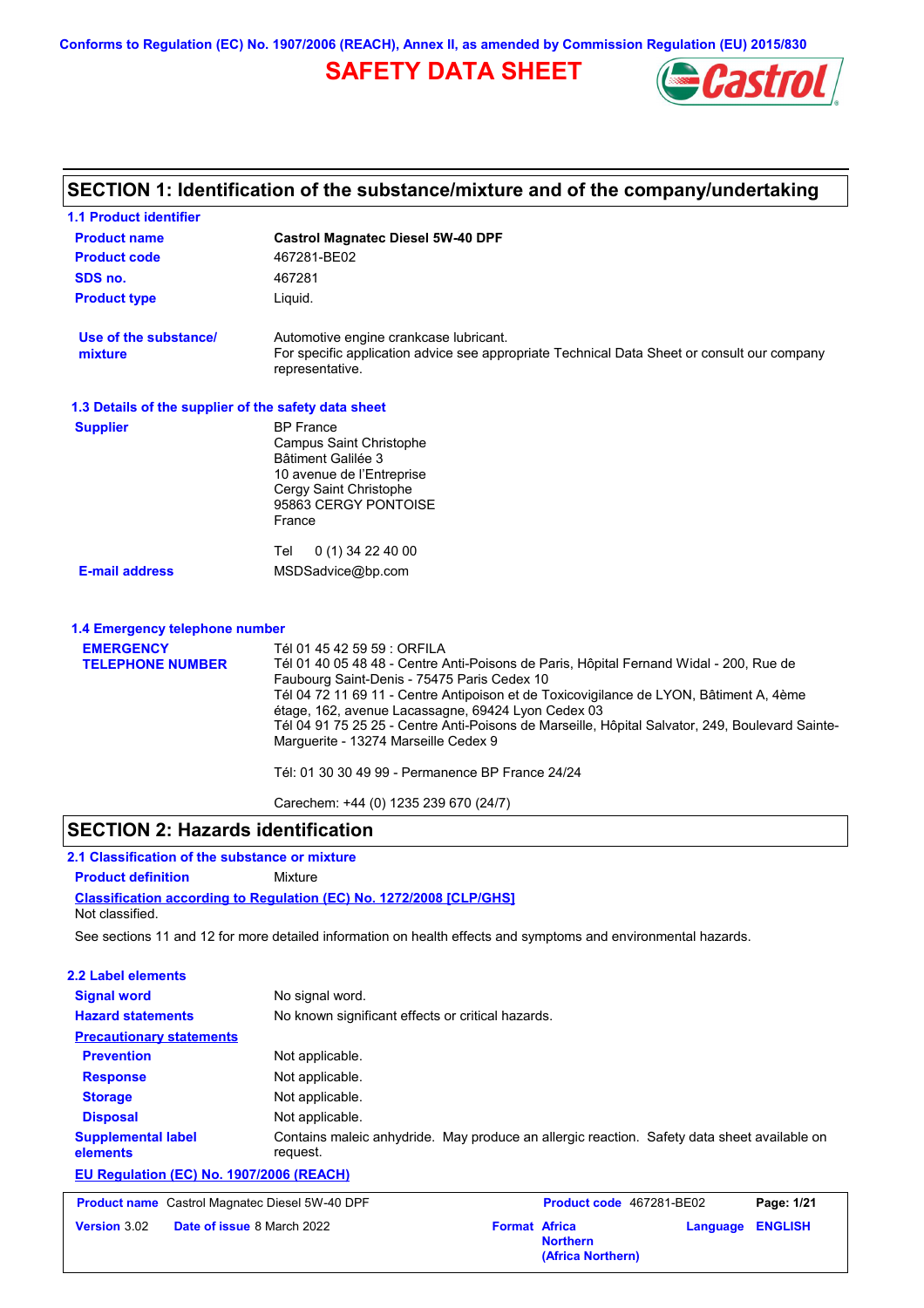### **SECTION 2: Hazards identification**

| <b>Annex XVII - Restrictions</b><br>on the manufacture,<br>placing on the market<br>and use of certain<br>dangerous substances,<br>mixtures and articles | Not applicable.                                                                                                                                                                                                                 |
|----------------------------------------------------------------------------------------------------------------------------------------------------------|---------------------------------------------------------------------------------------------------------------------------------------------------------------------------------------------------------------------------------|
| <b>Special packaging requirements</b>                                                                                                                    |                                                                                                                                                                                                                                 |
| <b>Containers to be fitted</b><br>with child-resistant<br>fastenings                                                                                     | Not applicable.                                                                                                                                                                                                                 |
| <b>Tactile warning of danger</b>                                                                                                                         | Not applicable.                                                                                                                                                                                                                 |
| 2.3 Other hazards                                                                                                                                        |                                                                                                                                                                                                                                 |
| <b>Results of PBT and vPvB</b><br>assessment                                                                                                             | Product does not meet the criteria for PBT or vPvB according to Regulation (EC) No. 1907/2006,<br>Annex XIII.                                                                                                                   |
| <b>Product meets the criteria</b><br>for PBT or vPvB according<br>to Regulation (EC) No.<br><b>1907/2006, Annex XIII</b>                                 | This mixture does not contain any substances that are assessed to be a PBT or a vPvB.                                                                                                                                           |
| Other hazards which do<br>not result in classification                                                                                                   | Defatting to the skin.<br><b>USED ENGINE OILS</b><br>Used engine oil may contain hazardous components which have the potential to cause skin<br>cancer.<br>See Toxicological Information, section 11 of this Safety Data Sheet. |

### **SECTION 3: Composition/information on ingredients**

#### **3.2 Mixtures**

**Product definition**

Mixture

Highly refined base oil (IP 346 DMSO extract < 3%). Proprietary performance additives.

| <b>Product/ingredient</b><br>name                              | <b>Identifiers</b>                                                                   | $\%$      | <b>Regulation (EC) No.</b><br>1272/2008 [CLP]                                                                                                                                           | <b>Type</b> |
|----------------------------------------------------------------|--------------------------------------------------------------------------------------|-----------|-----------------------------------------------------------------------------------------------------------------------------------------------------------------------------------------|-------------|
| Distillates (petroleum), hydrotreated<br>heavy paraffinic      | REACH #: 01-2119484627-25<br>EC: 265-157-1<br>CAS: 64742-54-7<br>Index: 649-467-00-8 | ≥25 - ≤50 | Asp. Tox. 1, H304                                                                                                                                                                       | $[1]$       |
| Benzene, ethenyl-, polymer with<br>1,3-butadiene, hydrogenated | CAS: 66070-58-4                                                                      | ≤3        | Aquatic Chronic 4, H413                                                                                                                                                                 | $[1]$       |
| maleic anhydride                                               | REACH #: 01-2119472428-31<br>EC: 203-571-6<br>CAS: 108-31-6<br>Index: 607-096-00-9   | < 0.001   | Acute Tox. 4, H302<br>Skin Corr. 1B. H314<br>Eye Dam. 1, H318<br>Resp. Sens. 1, H334<br>Skin Sens. 1A, H317<br>STOT RE 1, H372<br>(respiratory system)<br>(inhalation)<br><b>EUH071</b> | [1] [2]     |

#### **See Section 16 for the full text of the H statements declared above.**

#### **Type**

[1] Substance classified with a health or environmental hazard

[2] Substance with a workplace exposure limit

[3] Substance meets the criteria for PBT according to Regulation (EC) No. 1907/2006, Annex XIII

[4] Substance meets the criteria for vPvB according to Regulation (EC) No. 1907/2006, Annex XIII

[5] Substance of equivalent concern

[6] Additional disclosure due to company policy

Occupational exposure limits, if available, are listed in Section 8.

|                     | <b>Product name</b> Castrol Magnatec Diesel 5W-40 DPF |                      | <b>Product code</b> 467281-BE02      | Page: 2/21              |
|---------------------|-------------------------------------------------------|----------------------|--------------------------------------|-------------------------|
| <b>Version</b> 3.02 | <b>Date of issue 8 March 2022</b>                     | <b>Format Africa</b> | <b>Northern</b><br>(Africa Northern) | <b>Language ENGLISH</b> |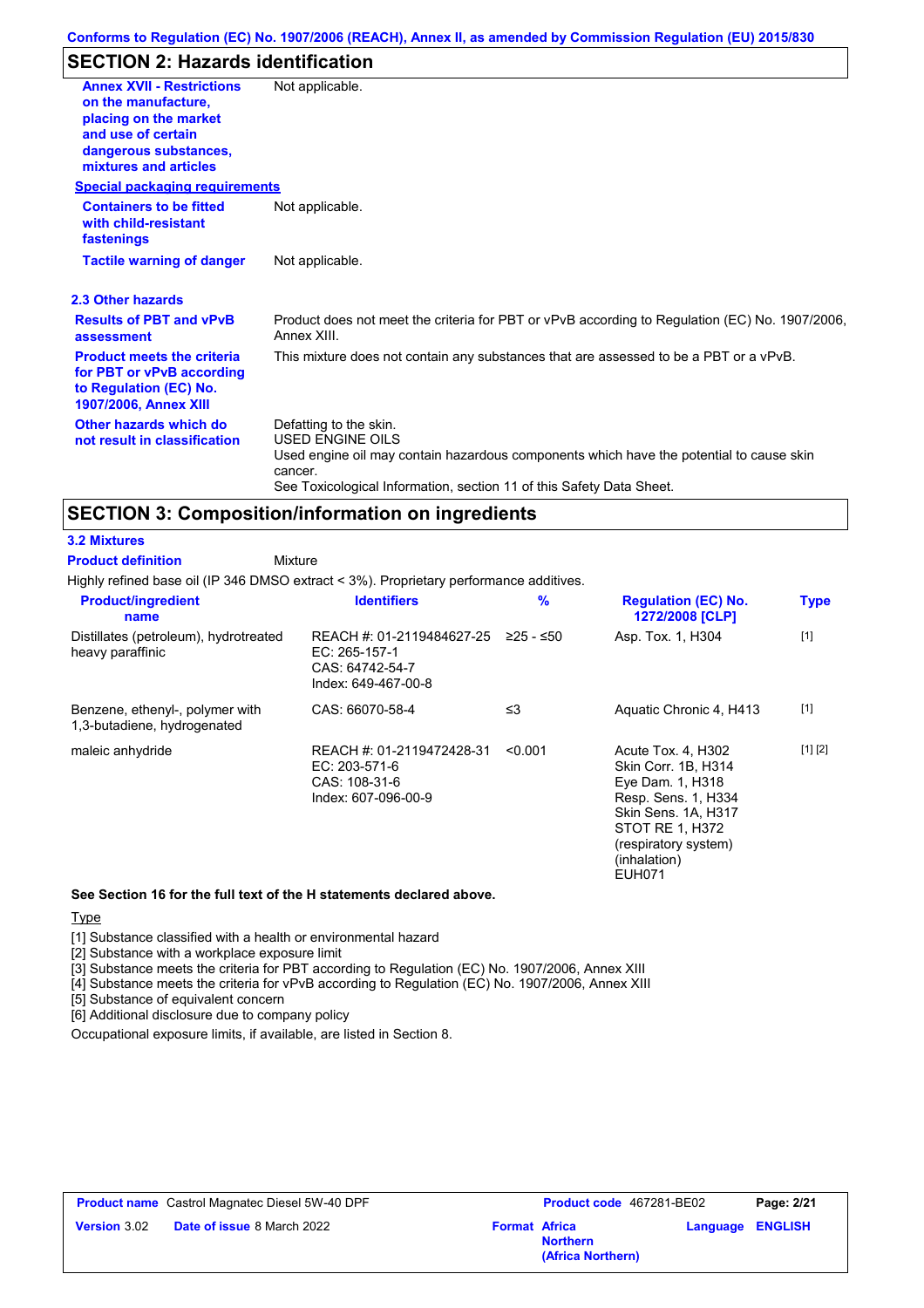### **SECTION 4: First aid measures**

| 4.1 Description of first aid measures |                                                                                                                                                                                                                                                     |
|---------------------------------------|-----------------------------------------------------------------------------------------------------------------------------------------------------------------------------------------------------------------------------------------------------|
| Eye contact                           | In case of contact, immediately flush eyes with plenty of water for at least 15 minutes. Eyelids<br>should be held away from the eyeball to ensure thorough rinsing. Check for and remove any<br>contact lenses. Get medical attention.             |
| <b>Skin contact</b>                   | Wash skin thoroughly with soap and water or use recognised skin cleanser. Remove<br>contaminated clothing and shoes. Wash clothing before reuse. Clean shoes thoroughly before<br>reuse. Get medical attention if irritation develops.              |
| <b>Inhalation</b>                     | If inhaled, remove to fresh air. In case of inhalation of decomposition products in a fire,<br>symptoms may be delayed. The exposed person may need to be kept under medical<br>surveillance for 48 hours. Get medical attention if symptoms occur. |
| <b>Ingestion</b>                      | Do not induce vomiting unless directed to do so by medical personnel. Get medical attention if<br>symptoms occur.                                                                                                                                   |
| <b>Protection of first-aiders</b>     | No action shall be taken involving any personal risk or without suitable training.                                                                                                                                                                  |

#### **4.2 Most important symptoms and effects, both acute and delayed**

See Section 11 for more detailed information on health effects and symptoms.

| <b>Potential acute health effects</b> |                                                                                                                     |
|---------------------------------------|---------------------------------------------------------------------------------------------------------------------|
| <b>Inhalation</b>                     | Exposure to decomposition products may cause a health hazard. Serious effects may be<br>delayed following exposure. |
| <b>Ingestion</b>                      | No known significant effects or critical hazards.                                                                   |
| <b>Skin contact</b>                   | Defatting to the skin. May cause skin dryness and irritation.                                                       |
| <b>Eye contact</b>                    | No known significant effects or critical hazards.                                                                   |
|                                       | Delayed and immediate effects as well as chronic effects from short and long-term exposure                          |
| <b>Inhalation</b>                     | Overexposure to the inhalation of airborne droplets or aerosols may cause irritation of the<br>respiratory tract.   |
| <b>Ingestion</b>                      | Ingestion of large quantities may cause nausea and diarrhoea.                                                       |
| <b>Skin contact</b>                   | Prolonged or repeated contact can defat the skin and lead to irritation and/or dermatitis.                          |
| Eye contact                           | Potential risk of transient stinging or redness if accidental eye contact occurs.                                   |
|                                       |                                                                                                                     |

#### **4.3 Indication of any immediate medical attention and special treatment needed**

**Notes to physician** Treatment should in general be symptomatic and directed to relieving any effects. In case of inhalation of decomposition products in a fire, symptoms may be delayed. The exposed person may need to be kept under medical surveillance for 48 hours.

# **SECTION 5: Firefighting measures**

| 5.1 Extinguishing media                                                                                                                                                                          |                                                                                                                                                                                                                                                                                                                                                                   |  |
|--------------------------------------------------------------------------------------------------------------------------------------------------------------------------------------------------|-------------------------------------------------------------------------------------------------------------------------------------------------------------------------------------------------------------------------------------------------------------------------------------------------------------------------------------------------------------------|--|
| <b>Suitable extinguishing</b><br>media                                                                                                                                                           | In case of fire, use foam, dry chemical or carbon dioxide extinguisher or spray.                                                                                                                                                                                                                                                                                  |  |
| <b>Unsuitable extinguishing</b><br>media                                                                                                                                                         | Do not use water jet. The use of a water jet may cause the fire to spread by splashing the<br>burning product.                                                                                                                                                                                                                                                    |  |
|                                                                                                                                                                                                  | 5.2 Special hazards arising from the substance or mixture                                                                                                                                                                                                                                                                                                         |  |
| <b>Hazards from the</b><br>In a fire or if heated, a pressure increase will occur and the container may burst.<br>substance or mixture                                                           |                                                                                                                                                                                                                                                                                                                                                                   |  |
| <b>Hazardous combustion</b><br>Combustion products may include the following:<br>carbon oxides $(CO, CO2)$ (carbon monoxide, carbon dioxide)<br>products<br>nitrogen oxides ( $NO$ , $NO2$ etc.) |                                                                                                                                                                                                                                                                                                                                                                   |  |
| 5.3 Advice for firefighters                                                                                                                                                                      |                                                                                                                                                                                                                                                                                                                                                                   |  |
| <b>Special precautions for</b><br>fire-fighters                                                                                                                                                  | No action shall be taken involving any personal risk or without suitable training. Promptly<br>isolate the scene by removing all persons from the vicinity of the incident if there is a fire.                                                                                                                                                                    |  |
| <b>Special protective</b><br>equipment for fire-fighters                                                                                                                                         | Fire-fighters should wear appropriate protective equipment and self-contained breathing<br>apparatus (SCBA) with a full face-piece operated in positive pressure mode. Clothing for fire-<br>fighters (including helmets, protective boots and gloves) conforming to European standard EN<br>469 will provide a basic level of protection for chemical incidents. |  |

|                  | <b>Product name</b> Castrol Magnatec Diesel 5W-40 DPF |                      |                                      | <b>Product code</b> 467281-BE02 | Page: 3/21 |
|------------------|-------------------------------------------------------|----------------------|--------------------------------------|---------------------------------|------------|
| Version $3.02\,$ | <b>Date of issue 8 March 2022</b>                     | <b>Format Africa</b> | <b>Northern</b><br>(Africa Northern) | <b>Language ENGLISH</b>         |            |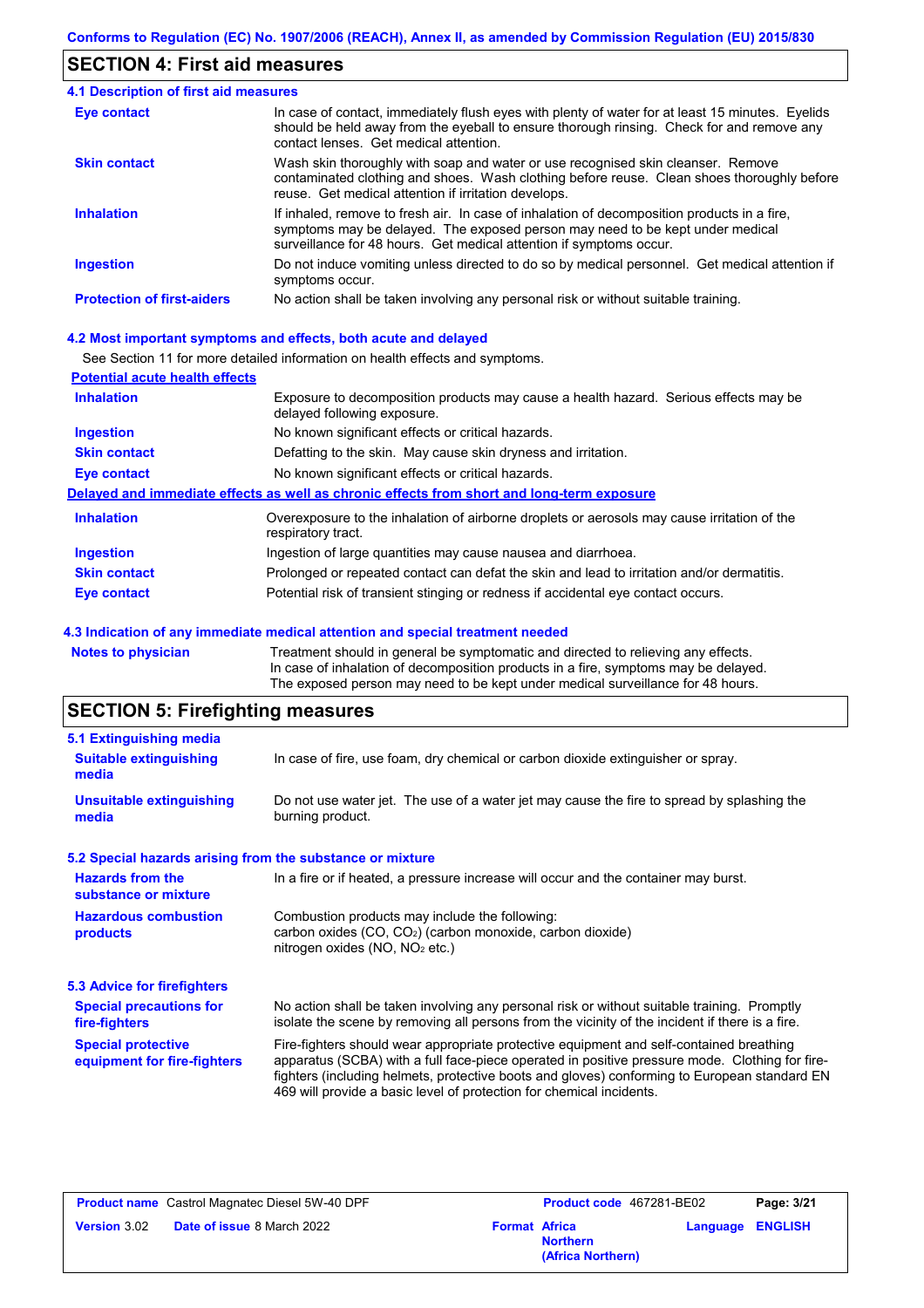### **SECTION 6: Accidental release measures**

|                                                          | 6.1 Personal precautions, protective equipment and emergency procedures                                                                                                                                                                                                                                                                                                                        |  |
|----------------------------------------------------------|------------------------------------------------------------------------------------------------------------------------------------------------------------------------------------------------------------------------------------------------------------------------------------------------------------------------------------------------------------------------------------------------|--|
| For non-emergency<br>personnel                           | No action shall be taken involving any personal risk or without suitable training. Evacuate<br>surrounding areas. Keep unnecessary and unprotected personnel from entering. Do not touch<br>or walk through spilt material. Floors may be slippery; use care to avoid falling. Put on<br>appropriate personal protective equipment.                                                            |  |
| For emergency responders                                 | If specialised clothing is required to deal with the spillage, take note of any information in<br>Section 8 on suitable and unsuitable materials. See also the information in "For non-<br>emergency personnel".                                                                                                                                                                               |  |
| <b>6.2 Environmental</b><br>precautions                  | Avoid dispersal of spilt material and runoff and contact with soil, waterways, drains and sewers.<br>Inform the relevant authorities if the product has caused environmental pollution (sewers,<br>waterways, soil or air).                                                                                                                                                                    |  |
| 6.3 Methods and material for containment and cleaning up |                                                                                                                                                                                                                                                                                                                                                                                                |  |
| <b>Small spill</b>                                       | Stop leak if without risk. Move containers from spill area. Absorb with an inert material and<br>place in an appropriate waste disposal container. Dispose of via a licensed waste disposal<br>contractor.                                                                                                                                                                                     |  |
| <b>Large spill</b>                                       | Stop leak if without risk. Move containers from spill area. Prevent entry into sewers, water<br>courses, basements or confined areas. Contain and collect spillage with non-combustible,<br>absorbent material e.g. sand, earth, vermiculite or diatomaceous earth and place in container<br>for disposal according to local regulations. Dispose of via a licensed waste disposal contractor. |  |
| 6.4 Reference to other<br><b>sections</b>                | See Section 1 for emergency contact information.<br>See Section 5 for firefighting measures.<br>See Section 8 for information on appropriate personal protective equipment.<br>See Section 12 for environmental precautions.<br>See Section 13 for additional waste treatment information.                                                                                                     |  |

# **SECTION 7: Handling and storage**

| 7.1 Precautions for safe handling                                                    |                                                                                                                                                                                                                                                                                                                                                                                                                                                                                          |
|--------------------------------------------------------------------------------------|------------------------------------------------------------------------------------------------------------------------------------------------------------------------------------------------------------------------------------------------------------------------------------------------------------------------------------------------------------------------------------------------------------------------------------------------------------------------------------------|
| <b>Protective measures</b>                                                           | Put on appropriate personal protective equipment.                                                                                                                                                                                                                                                                                                                                                                                                                                        |
| <b>Advice on general</b><br>occupational hygiene                                     | Eating, drinking and smoking should be prohibited in areas where this material is handled,<br>stored and processed. Wash thoroughly after handling. Remove contaminated clothing and<br>protective equipment before entering eating areas. See also Section 8 for additional<br>information on hygiene measures.                                                                                                                                                                         |
| <b>7.2 Conditions for safe</b><br>storage, including any<br><i>incompatibilities</i> | Store in accordance with local regulations. Store in a dry, cool and well-ventilated area, away<br>from incompatible materials (see Section 10). Keep away from heat and direct sunlight. Keep<br>container tightly closed and sealed until ready for use. Containers that have been opened must<br>be carefully resealed and kept upright to prevent leakage. Store and use only in equipment/<br>containers designed for use with this product. Do not store in unlabelled containers. |
| <b>Not suitable</b>                                                                  | Prolonged exposure to elevated temperature.                                                                                                                                                                                                                                                                                                                                                                                                                                              |

### **SECTION 8: Exposure controls/personal protection**

### **8.1 Control parameters**

**Product/ingredient name Exposure limit values Occupational exposure limits**

|                                                          |                                                                                                                                                                                                                                                                                                                                                                                                                                                                                                                                                                                                                                                                                                                                                                                                                                                                                                                                                                                                                            |                                                                                                               | $-$                                  |          |                |  |  |
|----------------------------------------------------------|----------------------------------------------------------------------------------------------------------------------------------------------------------------------------------------------------------------------------------------------------------------------------------------------------------------------------------------------------------------------------------------------------------------------------------------------------------------------------------------------------------------------------------------------------------------------------------------------------------------------------------------------------------------------------------------------------------------------------------------------------------------------------------------------------------------------------------------------------------------------------------------------------------------------------------------------------------------------------------------------------------------------------|---------------------------------------------------------------------------------------------------------------|--------------------------------------|----------|----------------|--|--|
| maleic anhydride                                         |                                                                                                                                                                                                                                                                                                                                                                                                                                                                                                                                                                                                                                                                                                                                                                                                                                                                                                                                                                                                                            | Ministry of Labor (France). Skin sensitiser.<br>STEL: 1 mg/m <sup>3</sup> 15 minutes. Issued/Revised: 12/1996 |                                      |          |                |  |  |
| guidance only.                                           | Whilst specific OELs for certain components may be shown in this section, other components may be present in any mist,<br>vapour or dust produced. Therefore, the specific OELs may not be applicable to the product as a whole and are provided for                                                                                                                                                                                                                                                                                                                                                                                                                                                                                                                                                                                                                                                                                                                                                                       |                                                                                                               |                                      |          |                |  |  |
| <b>Recommended monitoring</b><br>procedures              | If this product contains ingredients with exposure limits, personal, workplace atmosphere or<br>biological monitoring may be required to determine the effectiveness of the ventilation or other<br>control measures and/or the necessity to use respiratory protective equipment. Reference<br>should be made to monitoring standards, such as the following: European Standard EN 689<br>(Workplace atmospheres - Guidance for the assessment of exposure by inhalation to chemical<br>agents for comparison with limit values and measurement strategy) European Standard EN<br>14042 (Workplace atmospheres - Guide for the application and use of procedures for the<br>assessment of exposure to chemical and biological agents) European Standard EN 482<br>(Workplace atmospheres - General requirements for the performance of procedures for the<br>measurement of chemical agents) Reference to national guidance documents for methods for<br>the determination of hazardous substances will also be required. |                                                                                                               |                                      |          |                |  |  |
| <b>Product name</b> Castrol Magnatec Diesel 5W-40 DPF    |                                                                                                                                                                                                                                                                                                                                                                                                                                                                                                                                                                                                                                                                                                                                                                                                                                                                                                                                                                                                                            |                                                                                                               | Product code 467281-BE02             |          | Page: 4/21     |  |  |
| <b>Version 3.02</b><br><b>Date of issue 8 March 2022</b> |                                                                                                                                                                                                                                                                                                                                                                                                                                                                                                                                                                                                                                                                                                                                                                                                                                                                                                                                                                                                                            | <b>Format Africa</b>                                                                                          | <b>Northern</b><br>(Africa Northern) | Language | <b>ENGLISH</b> |  |  |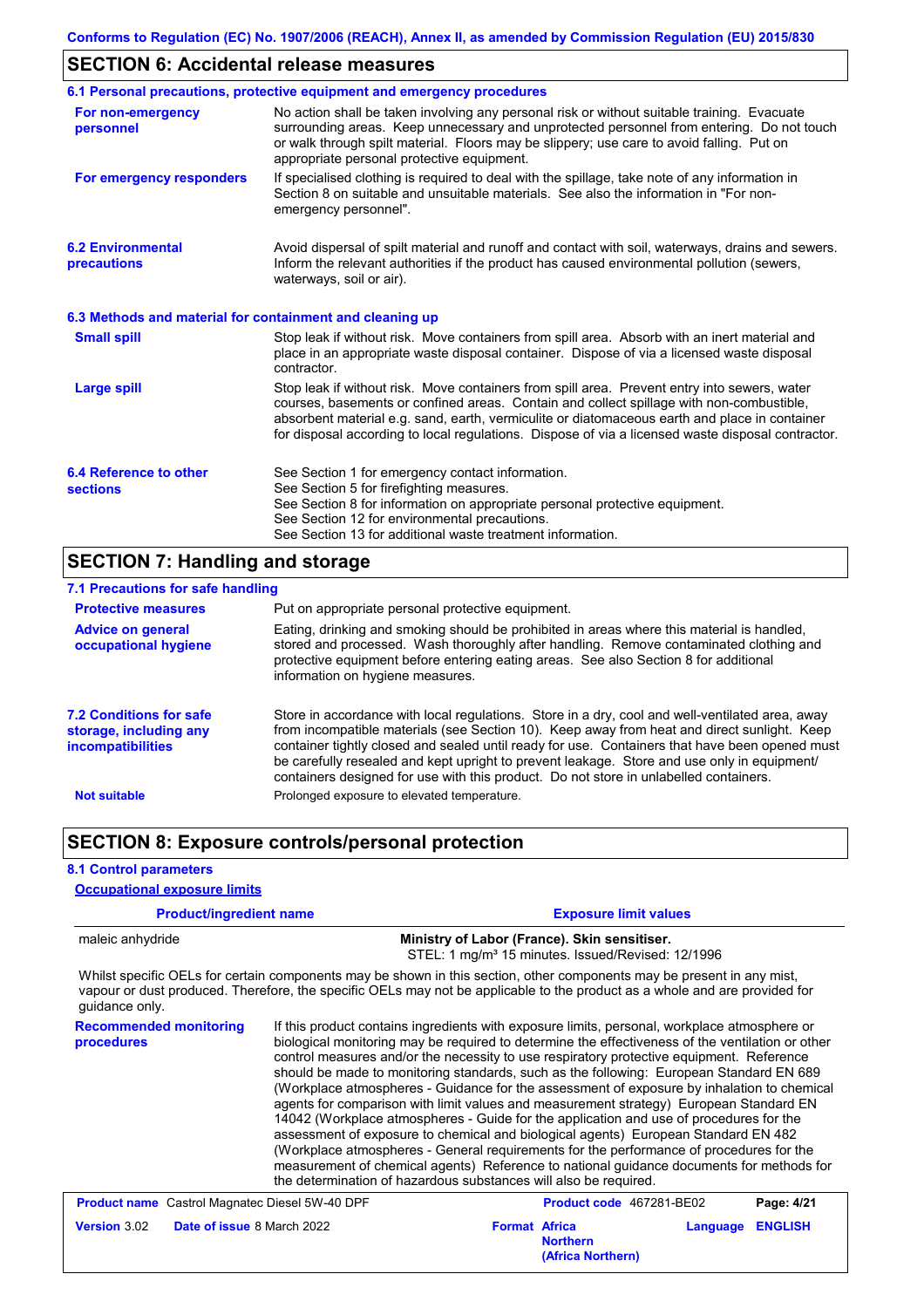# **SECTION 8: Exposure controls/personal protection**

**Derived No Effect Level**

No DNELs/DMELs available.

### **Predicted No Effect Concentration**

No PNECs available

| <b>8.2 Exposure controls</b>                          |                                                                                                                                                                                                                                                                                                                                                                                                                                                                                                                                                                                                                                                                                                                                                                                                                                                                                                                                                                                                         |               |
|-------------------------------------------------------|---------------------------------------------------------------------------------------------------------------------------------------------------------------------------------------------------------------------------------------------------------------------------------------------------------------------------------------------------------------------------------------------------------------------------------------------------------------------------------------------------------------------------------------------------------------------------------------------------------------------------------------------------------------------------------------------------------------------------------------------------------------------------------------------------------------------------------------------------------------------------------------------------------------------------------------------------------------------------------------------------------|---------------|
| <b>Appropriate engineering</b><br>controls            | Provide exhaust ventilation or other engineering controls to keep the relevant airborne<br>concentrations below their respective occupational exposure limits.<br>All activities involving chemicals should be assessed for their risks to health, to ensure<br>exposures are adequately controlled. Personal protective equipment should only be considered<br>after other forms of control measures (e.g. engineering controls) have been suitably evaluated.<br>Personal protective equipment should conform to appropriate standards, be suitable for use, be<br>kept in good condition and properly maintained.<br>Your supplier of personal protective equipment should be consulted for advice on selection and<br>appropriate standards. For further information contact your national organisation for standards.<br>The final choice of protective equipment will depend upon a risk assessment. It is important to<br>ensure that all items of personal protective equipment are compatible. |               |
| <b>Individual protection measures</b>                 |                                                                                                                                                                                                                                                                                                                                                                                                                                                                                                                                                                                                                                                                                                                                                                                                                                                                                                                                                                                                         |               |
| <b>Hygiene measures</b>                               | Wash hands, forearms and face thoroughly after handling chemical products, before eating,<br>smoking and using the lavatory and at the end of the working period. Ensure that eyewash<br>stations and safety showers are close to the workstation location.                                                                                                                                                                                                                                                                                                                                                                                                                                                                                                                                                                                                                                                                                                                                             |               |
| <b>Respiratory protection</b>                         | In case of insufficient ventilation, wear suitable respiratory equipment.<br>The correct choice of respiratory protection depends upon the chemicals being handled, the<br>conditions of work and use, and the condition of the respiratory equipment. Safety procedures<br>should be developed for each intended application. Respiratory protection equipment should<br>therefore be chosen in consultation with the supplier/manufacturer and with a full assessment<br>of the working conditions.                                                                                                                                                                                                                                                                                                                                                                                                                                                                                                   |               |
| <b>Eye/face protection</b>                            | Safety glasses with side shields.                                                                                                                                                                                                                                                                                                                                                                                                                                                                                                                                                                                                                                                                                                                                                                                                                                                                                                                                                                       |               |
| <b>Skin protection</b>                                |                                                                                                                                                                                                                                                                                                                                                                                                                                                                                                                                                                                                                                                                                                                                                                                                                                                                                                                                                                                                         |               |
| <b>Hand protection</b>                                | <b>General Information:</b>                                                                                                                                                                                                                                                                                                                                                                                                                                                                                                                                                                                                                                                                                                                                                                                                                                                                                                                                                                             |               |
|                                                       | Because specific work environments and material handling practices vary, safety procedures<br>should be developed for each intended application. The correct choice of protective gloves<br>depends upon the chemicals being handled, and the conditions of work and use. Most gloves<br>provide protection for only a limited time before they must be discarded and replaced (even the<br>best chemically resistant gloves will break down after repeated chemical exposures).                                                                                                                                                                                                                                                                                                                                                                                                                                                                                                                        |               |
|                                                       | Gloves should be chosen in consultation with the supplier / manufacturer and taking account of<br>a full assessment of the working conditions.                                                                                                                                                                                                                                                                                                                                                                                                                                                                                                                                                                                                                                                                                                                                                                                                                                                          |               |
|                                                       | Recommended: Nitrile gloves.<br><b>Breakthrough time:</b>                                                                                                                                                                                                                                                                                                                                                                                                                                                                                                                                                                                                                                                                                                                                                                                                                                                                                                                                               |               |
|                                                       | Breakthrough time data are generated by glove manufacturers under laboratory test conditions<br>and represent how long a glove can be expected to provide effective permeation resistance. It<br>is important when following breakthrough time recommendations that actual workplace<br>conditions are taken into account. Always consult with your glove supplier for up-to-date<br>technical information on breakthrough times for the recommended glove type.<br>Our recommendations on the selection of gloves are as follows:                                                                                                                                                                                                                                                                                                                                                                                                                                                                      |               |
|                                                       | Continuous contact:                                                                                                                                                                                                                                                                                                                                                                                                                                                                                                                                                                                                                                                                                                                                                                                                                                                                                                                                                                                     |               |
|                                                       | Gloves with a minimum breakthrough time of 240 minutes, or >480 minutes if suitable gloves<br>can be obtained.<br>If suitable gloves are not available to offer that level of protection, gloves with shorter<br>breakthrough times may be acceptable as long as appropriate glove maintenance and<br>replacement regimes are determined and adhered to.                                                                                                                                                                                                                                                                                                                                                                                                                                                                                                                                                                                                                                                |               |
|                                                       | Short-term / splash protection:                                                                                                                                                                                                                                                                                                                                                                                                                                                                                                                                                                                                                                                                                                                                                                                                                                                                                                                                                                         |               |
|                                                       | Recommended breakthrough times as above.<br>It is recognised that for short-term, transient exposures, gloves with shorter breakthrough times<br>may commonly be used. Therefore, appropriate maintenance and replacement regimes must<br>be determined and rigorously followed.                                                                                                                                                                                                                                                                                                                                                                                                                                                                                                                                                                                                                                                                                                                        |               |
|                                                       | <b>Glove Thickness:</b>                                                                                                                                                                                                                                                                                                                                                                                                                                                                                                                                                                                                                                                                                                                                                                                                                                                                                                                                                                                 |               |
| <b>Product name</b> Castrol Magnatec Diesel 5W-40 DPF | <b>Product code</b> 467281-RE02                                                                                                                                                                                                                                                                                                                                                                                                                                                                                                                                                                                                                                                                                                                                                                                                                                                                                                                                                                         | $P$ ane: 5/21 |

| <b>Product name</b> Castrol Magnatec Diesel 5W-40 DPF    |                                                              | Product code 467281-BE02 | Page: 5/21              |
|----------------------------------------------------------|--------------------------------------------------------------|--------------------------|-------------------------|
| <b>Version</b> 3.02<br><b>Date of issue 8 March 2022</b> | <b>Format Africa</b><br><b>Northern</b><br>(Africa Northern) |                          | <b>Language ENGLISH</b> |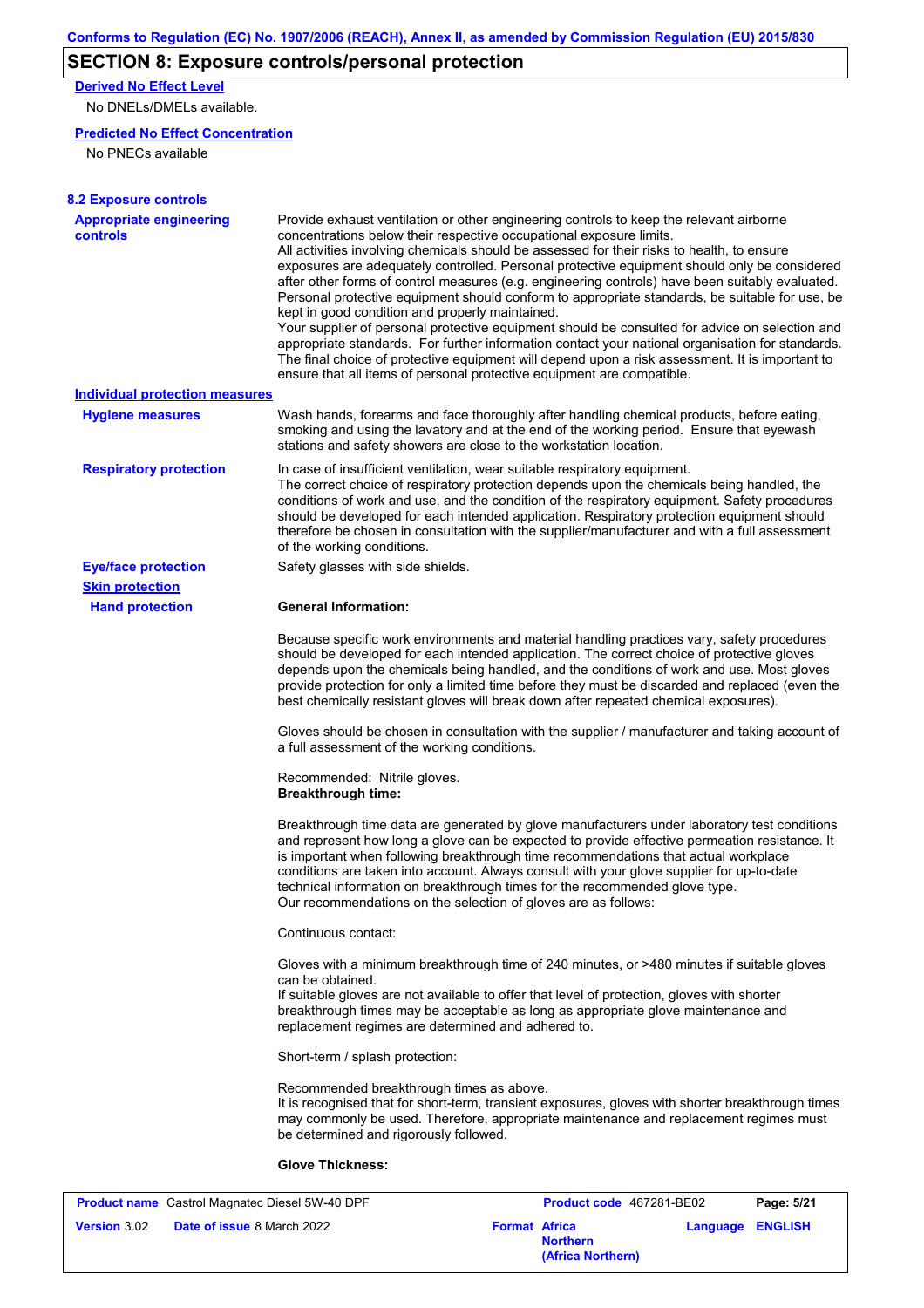# **SECTION 8: Exposure controls/personal protection**

For general applications, we recommend gloves with a thickness typically greater than 0.35 mm.

|                                           | <b>SECTION 9: Physical and chemical properties</b>                                                                                                                                                                                                                                                                                                                                                                                                                                                                                                                                                                                                                                    |
|-------------------------------------------|---------------------------------------------------------------------------------------------------------------------------------------------------------------------------------------------------------------------------------------------------------------------------------------------------------------------------------------------------------------------------------------------------------------------------------------------------------------------------------------------------------------------------------------------------------------------------------------------------------------------------------------------------------------------------------------|
| <b>Environmental exposure</b><br>controls | Emissions from ventilation or work process equipment should be checked to ensure they<br>comply with the requirements of environmental protection legislation. In some cases, fume<br>scrubbers, filters or engineering modifications to the process equipment will be necessary to<br>reduce emissions to acceptable levels.                                                                                                                                                                                                                                                                                                                                                         |
| <b>Refer to standards:</b>                | Respiratory protection: EN 529<br>Gloves: EN 420, EN 374<br>Eye protection: EN 166<br>Filtering half-mask: EN 149<br>Filtering half-mask with valve: EN 405<br>Half-mask: EN 140 plus filter<br>Full-face mask: EN 136 plus filter<br>Particulate filters: EN 143<br>Gas/combined filters: EN 14387                                                                                                                                                                                                                                                                                                                                                                                   |
| <b>Skin and body</b>                      | Use of protective clothing is good industrial practice.<br>Personal protective equipment for the body should be selected based on the task being<br>performed and the risks involved and should be approved by a specialist before handling this<br>product.<br>Cotton or polyester/cotton overalls will only provide protection against light superficial<br>contamination that will not soak through to the skin. Overalls should be laundered on a regular<br>basis. When the risk of skin exposure is high (e.g. when cleaning up spillages or if there is a<br>risk of splashing) then chemical resistant aprons and/or impervious chemical suits and boots<br>will be required. |
|                                           | dexterity is needed. However, these gloves are only likely to give short duration protection and<br>would normally be just for single use applications, then disposed of.<br>• Thicker gloves (up to 3 mm or more) may be required where there is a mechanical (as well<br>as a chemical) risk i.e. where there is abrasion or puncture potential.                                                                                                                                                                                                                                                                                                                                    |
|                                           | Note: Depending on the activity being conducted, gloves of varying thickness may be required<br>for specific tasks. For example:<br>• Thinner gloves (down to 0.1 mm or less) may be required where a high degree of manual                                                                                                                                                                                                                                                                                                                                                                                                                                                           |
|                                           | It should be emphasised that glove thickness is not necessarily a good predictor of glove<br>resistance to a specific chemical, as the permeation efficiency of the glove will be dependent<br>on the exact composition of the glove material. Therefore, glove selection should also be based<br>on consideration of the task requirements and knowledge of breakthrough times.<br>Glove thickness may also vary depending on the glove manufacturer, the glove type and the<br>glove model. Therefore, the manufacturers' technical data should always be taken into account<br>to ensure selection of the most appropriate glove for the task.                                     |

### **9.1 Information on basic physical and chemical properties**

| <b>Appearance</b>                                      |                                              |                                                              |          |                |
|--------------------------------------------------------|----------------------------------------------|--------------------------------------------------------------|----------|----------------|
| <b>Physical state</b>                                  | Liquid.                                      |                                                              |          |                |
| <b>Colour</b>                                          | Amber. [Light]                               |                                                              |          |                |
| <b>Odour</b>                                           | Not available.                               |                                                              |          |                |
| <b>Odour threshold</b>                                 | Not available.                               |                                                              |          |                |
| pH                                                     | Not applicable.                              |                                                              |          |                |
| <b>Melting point/freezing point</b>                    | Not available.                               |                                                              |          |                |
| Initial boiling point and boiling<br>range             | Not available.                               |                                                              |          |                |
| <b>Pour point</b>                                      | -42 $\degree$ C                              |                                                              |          |                |
| <b>Flash point</b>                                     | Closed cup: 203°C (397.4°F) [Pensky-Martens] |                                                              |          |                |
| <b>Evaporation rate</b>                                | Not available.                               |                                                              |          |                |
| <b>Flammability (solid, gas)</b>                       | Not available.                               |                                                              |          |                |
| <b>Upper/lower flammability or</b><br>explosive limits | Not available.                               |                                                              |          |                |
| <b>Vapour pressure</b>                                 | Not available.                               |                                                              |          |                |
| <b>Vapour density</b>                                  | Not available.                               |                                                              |          |                |
| <b>Relative density</b>                                | Not available.                               |                                                              |          |                |
| <b>Product name</b> Castrol Magnatec Diesel 5W-40 DPF  |                                              | Product code 467281-BE02                                     |          | Page: 6/21     |
| <b>Version 3.02</b><br>Date of issue 8 March 2022      |                                              | <b>Format Africa</b><br><b>Northern</b><br>(Africa Northern) | Language | <b>ENGLISH</b> |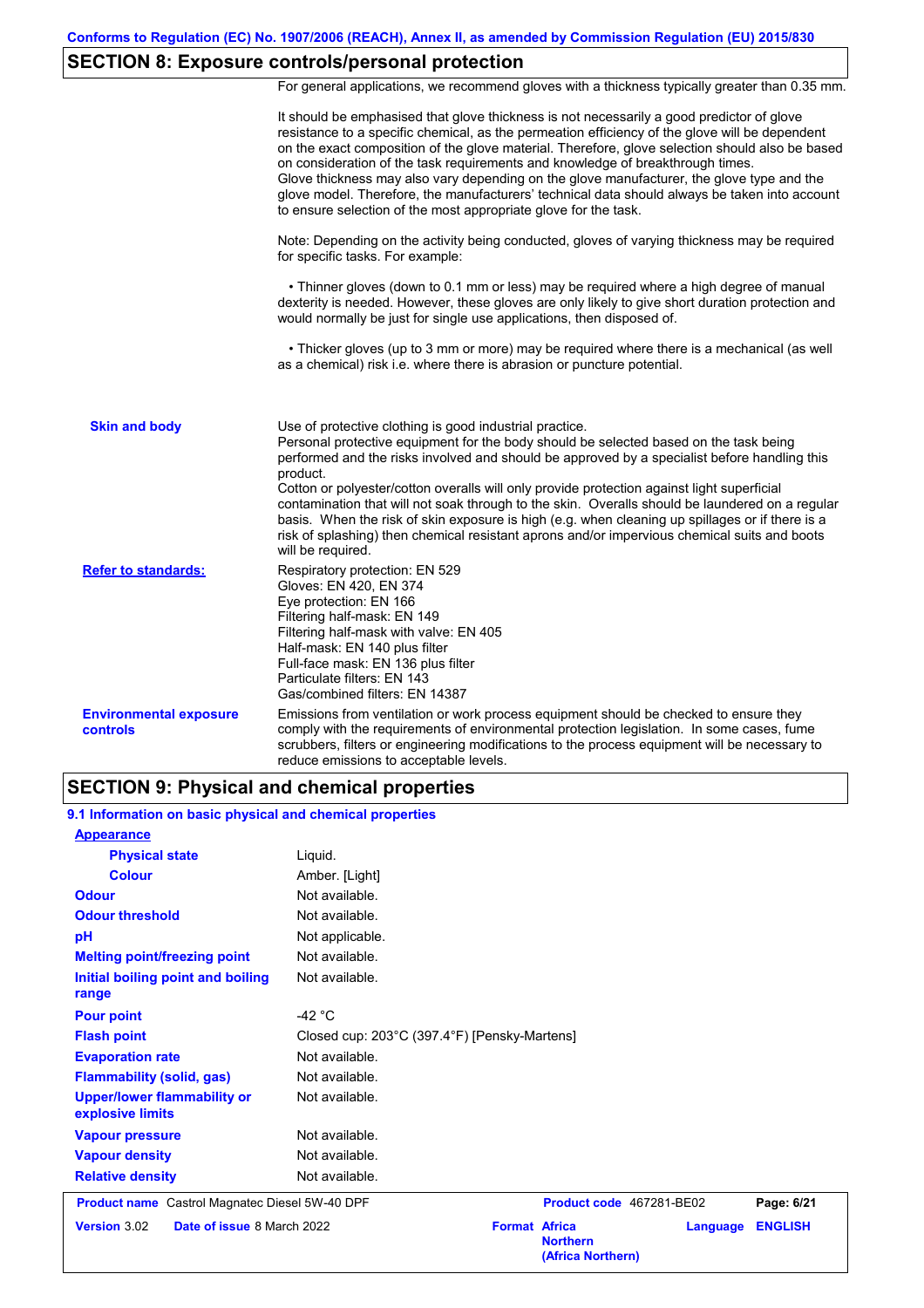# **SECTION 9: Physical and chemical properties**

| <b>Density</b>                                    | <1000 kg/m <sup>3</sup> (<1 g/cm <sup>3</sup> ) at 15°C                                                                                          |
|---------------------------------------------------|--------------------------------------------------------------------------------------------------------------------------------------------------|
| <b>Solubility(ies)</b>                            | insoluble in water.                                                                                                                              |
| <b>Partition coefficient: n-octanol/</b><br>water | Not applicable.                                                                                                                                  |
| <b>Auto-ignition temperature</b>                  | Not available.                                                                                                                                   |
| <b>Decomposition temperature</b>                  | Not available.                                                                                                                                   |
| <b>Viscosity</b>                                  | Kinematic: 75.5 mm <sup>2</sup> /s (75.5 cSt) at $40^{\circ}$ C<br>Kinematic: 12.8 to 16 mm <sup>2</sup> /s (12.8 to 16 cSt) at 100 $^{\circ}$ C |
| <b>Explosive properties</b>                       | Not available.                                                                                                                                   |
| <b>Oxidising properties</b>                       | Not available.                                                                                                                                   |
|                                                   |                                                                                                                                                  |

#### **9.2 Other information**

No additional information.

### **SECTION 10: Stability and reactivity**

| <b>10.1 Reactivity</b>                            | No specific test data available for this product. Refer to Conditions to avoid and Incompatible<br>materials for additional information.                                |
|---------------------------------------------------|-------------------------------------------------------------------------------------------------------------------------------------------------------------------------|
| <b>10.2 Chemical stability</b>                    | The product is stable.                                                                                                                                                  |
| <b>10.3 Possibility of</b><br>hazardous reactions | Under normal conditions of storage and use, hazardous reactions will not occur.<br>Under normal conditions of storage and use, hazardous polymerisation will not occur. |
| <b>10.4 Conditions to avoid</b>                   | Avoid all possible sources of ignition (spark or flame).                                                                                                                |
| 10.5 Incompatible materials                       | Reactive or incompatible with the following materials: oxidising materials.                                                                                             |
| <b>10.6 Hazardous</b><br>decomposition products   | Under normal conditions of storage and use, hazardous decomposition products should not be<br>produced.                                                                 |

# **SECTION 11: Toxicological information**

### **11.1 Information on toxicological effects**

### **Acute toxicity estimates**

| <b>Product/ingredient name</b>                        |                                                                                                                     | Oral (mg/<br>kg)                                                                            | <b>Dermal</b><br>(mg/kg) | <b>Inhalation</b><br>(gases)<br>(ppm) | <b>Inhalation</b><br>(vapours)<br>(mg/l) |                            |
|-------------------------------------------------------|---------------------------------------------------------------------------------------------------------------------|---------------------------------------------------------------------------------------------|--------------------------|---------------------------------------|------------------------------------------|----------------------------|
| maleic anhydride                                      |                                                                                                                     | 500                                                                                         | N/A                      | N/A                                   | N/A                                      | N/A                        |
| <b>Information on likely</b><br>routes of exposure    | Routes of entry anticipated: Dermal, Inhalation.                                                                    |                                                                                             |                          |                                       |                                          |                            |
| <b>Potential acute health effects</b>                 |                                                                                                                     |                                                                                             |                          |                                       |                                          |                            |
| <b>Inhalation</b>                                     | Exposure to decomposition products may cause a health hazard. Serious effects may be<br>delayed following exposure. |                                                                                             |                          |                                       |                                          |                            |
| <b>Ingestion</b>                                      | No known significant effects or critical hazards.                                                                   |                                                                                             |                          |                                       |                                          |                            |
| <b>Skin contact</b>                                   | Defatting to the skin. May cause skin dryness and irritation.                                                       |                                                                                             |                          |                                       |                                          |                            |
| <b>Eye contact</b>                                    | No known significant effects or critical hazards.                                                                   |                                                                                             |                          |                                       |                                          |                            |
|                                                       | Symptoms related to the physical, chemical and toxicological characteristics                                        |                                                                                             |                          |                                       |                                          |                            |
| <b>Inhalation</b>                                     | No specific data.                                                                                                   |                                                                                             |                          |                                       |                                          |                            |
| <b>Ingestion</b>                                      | No specific data.                                                                                                   |                                                                                             |                          |                                       |                                          |                            |
| <b>Skin contact</b>                                   | irritation<br>dryness<br>cracking                                                                                   | Adverse symptoms may include the following:                                                 |                          |                                       |                                          |                            |
| <b>Eye contact</b>                                    | No specific data.                                                                                                   |                                                                                             |                          |                                       |                                          |                            |
|                                                       | Delayed and immediate effects as well as chronic effects from short and long-term exposure                          |                                                                                             |                          |                                       |                                          |                            |
| <b>Inhalation</b>                                     | respiratory tract.                                                                                                  | Overexposure to the inhalation of airborne droplets or aerosols may cause irritation of the |                          |                                       |                                          |                            |
| <b>Ingestion</b>                                      | Ingestion of large quantities may cause nausea and diarrhoea.                                                       |                                                                                             |                          |                                       |                                          |                            |
| <b>Product name</b> Castrol Magnatec Diesel 5W-40 DPF |                                                                                                                     |                                                                                             |                          | Product code 467281-BE02              |                                          | Page: 7/21                 |
| Version 3.02                                          | Date of issue 8 March 2022                                                                                          |                                                                                             | <b>Format Africa</b>     | <b>Northern</b><br>(Africa Northern)  |                                          | <b>ENGLISH</b><br>Language |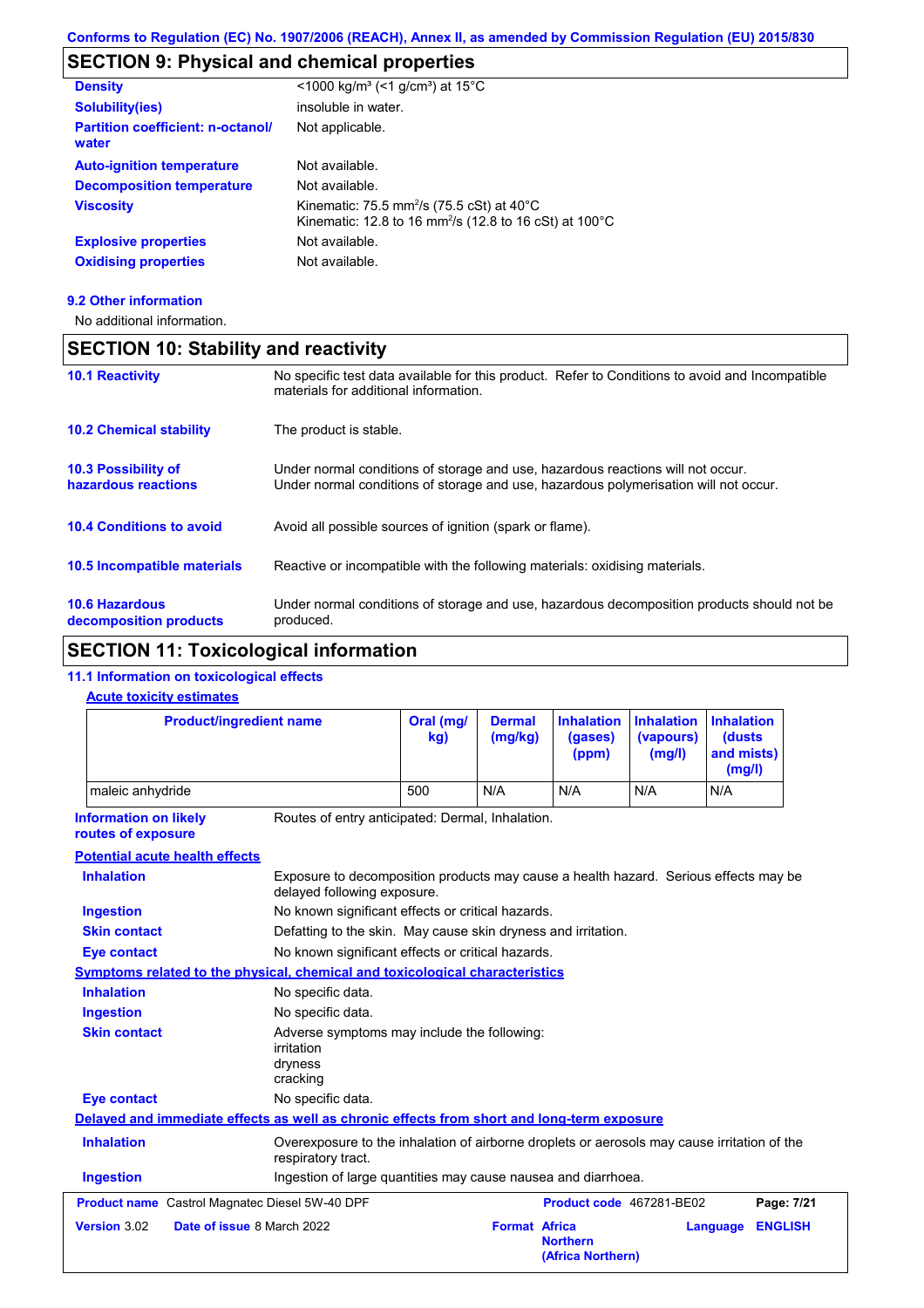## **SECTION 11: Toxicological information**

| Prolonged or repeated contact can defat the skin and lead to irritation and/or dermatitis.                                                                                                                                                                                                                                                                                                               |
|----------------------------------------------------------------------------------------------------------------------------------------------------------------------------------------------------------------------------------------------------------------------------------------------------------------------------------------------------------------------------------------------------------|
| Potential risk of transient stinging or redness if accidental eye contact occurs.                                                                                                                                                                                                                                                                                                                        |
| <b>Potential chronic health effects</b>                                                                                                                                                                                                                                                                                                                                                                  |
| USED ENGINE OILS<br>Combustion products resulting from the operation of internal combustion engines contaminate<br>engine oils during use. Used engine oil may contain hazardous components which have the<br>potential to cause skin cancer. Frequent or prolonged contact with all types and makes of used<br>engine oil must therefore be avoided and a high standard of personal hygiene maintained. |
| No known significant effects or critical hazards.                                                                                                                                                                                                                                                                                                                                                        |
| No known significant effects or critical hazards.                                                                                                                                                                                                                                                                                                                                                        |
| No known significant effects or critical hazards.                                                                                                                                                                                                                                                                                                                                                        |
| No known significant effects or critical hazards.                                                                                                                                                                                                                                                                                                                                                        |
|                                                                                                                                                                                                                                                                                                                                                                                                          |

### **SECTION 12: Ecological information**

```
12.1 Toxicity
```

| ---- <i>-</i> - ------       |                                                       |
|------------------------------|-------------------------------------------------------|
| <b>Environmental hazards</b> | Not classified as dangerous                           |
|                              | Based on data available for this or related materials |

#### **12.2 Persistence and degradability**

Partially biodegradable.

#### **12.3 Bioaccumulative potential**

This product is not expected to bioaccumulate through food chains in the environment.

| <b>12.4 Mobility in soil</b>                                  |                                                                      |
|---------------------------------------------------------------|----------------------------------------------------------------------|
| <b>Soil/water partition</b><br>coefficient (K <sub>oc</sub> ) | Not available.                                                       |
| <b>Mobility</b>                                               | Spillages may penetrate the soil causing ground water contamination. |

#### **12.5 Results of PBT and vPvB assessment**

Product does not meet the criteria for PBT or vPvB according to Regulation (EC) No. 1907/2006, Annex XIII.

#### **12.6 Other adverse effects** Spills may form a film on water surfaces causing physical damage to organisms. Oxygen transfer could also be impaired. **Other ecological information**

### **SECTION 13: Disposal considerations**

| <b>13.1 Waste treatment methods</b> |                                                                                                                                                                      |
|-------------------------------------|----------------------------------------------------------------------------------------------------------------------------------------------------------------------|
| <b>Product</b>                      |                                                                                                                                                                      |
| <b>Methods of disposal</b>          | Where possible, arrange for product to be recycled. Dispose of via an authorised person/<br>licensed waste disposal contractor in accordance with local regulations. |
| <b>Hazardous waste</b>              | Yes.                                                                                                                                                                 |
| European waste catalogue (EWC)      |                                                                                                                                                                      |
|                                     |                                                                                                                                                                      |

| Waste code | <b>Waste designation</b>                                        |
|------------|-----------------------------------------------------------------|
| $130205*$  | mineral-based non-chlorinated engine, gear and lubricating oils |

However, deviation from the intended use and/or the presence of any potential contaminants may require an alternative waste disposal code to be assigned by the end user.

#### **Packaging**

| <b>Methods of disposal</b> | Where possible, arrange for product to be recycled. Dispose of via an authorised person/<br>licensed waste disposal contractor in accordance with local regulations.                                                                    |
|----------------------------|-----------------------------------------------------------------------------------------------------------------------------------------------------------------------------------------------------------------------------------------|
| <b>Special precautions</b> | This material and its container must be disposed of in a safe way. Empty containers or liners<br>may retain some product residues. Avoid dispersal of spilt material and runoff and contact with<br>soil, waterways, drains and sewers. |
| <b>References</b>          | Commission 2014/955/EU<br>Directive 2008/98/EC                                                                                                                                                                                          |

|                     | <b>Product name</b> Castrol Magnatec Diesel 5W-40 DPF |                      | Product code 467281-BE02             |                         | Page: 8/21 |  |
|---------------------|-------------------------------------------------------|----------------------|--------------------------------------|-------------------------|------------|--|
| <b>Version 3.02</b> | <b>Date of issue 8 March 2022</b>                     | <b>Format Africa</b> | <b>Northern</b><br>(Africa Northern) | <b>Language ENGLISH</b> |            |  |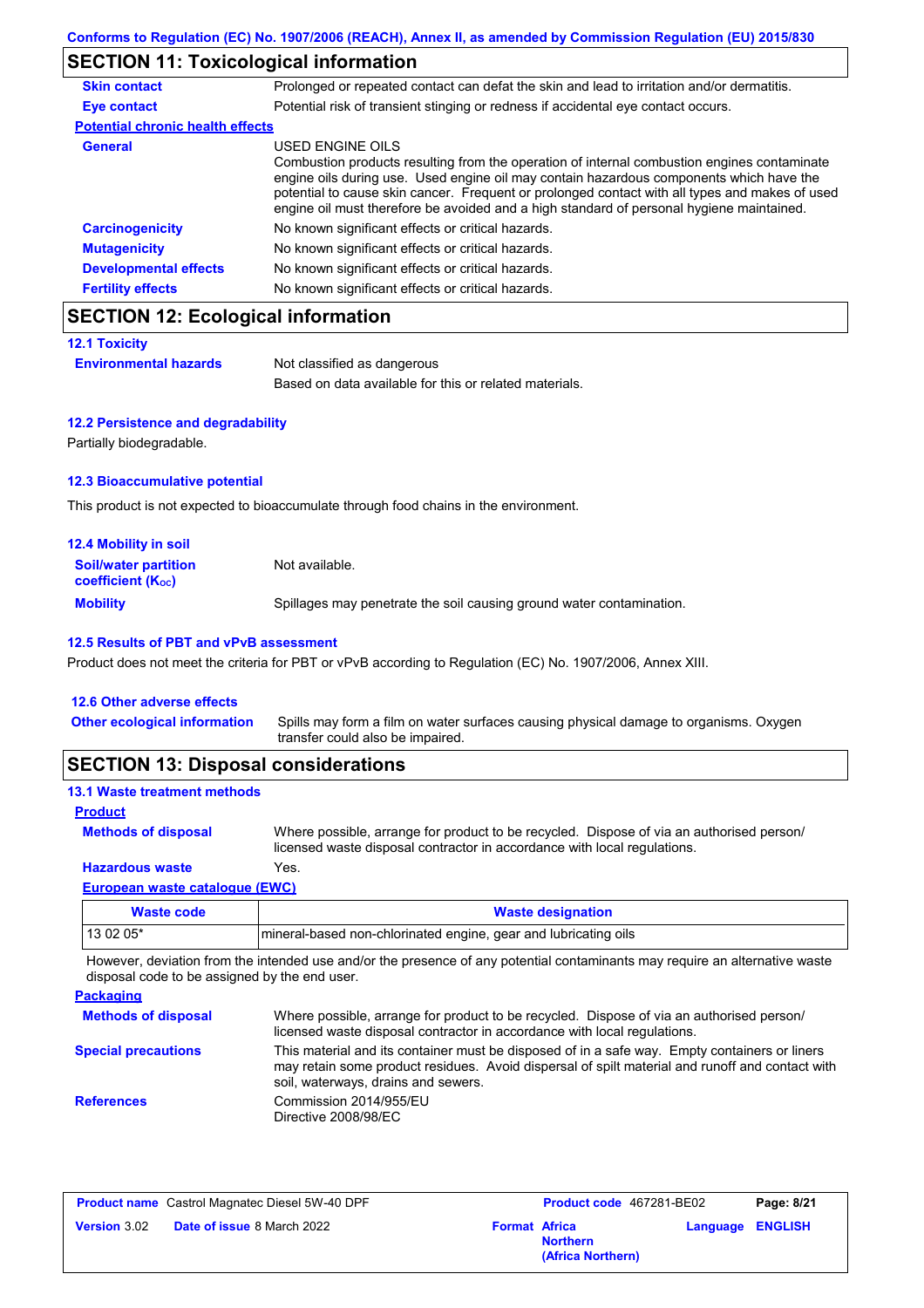#### - - - - - - - - - Not regulated. Not regulated. Not regulated. - - - **SECTION 14: Transport information ADR/RID IMDG IATA 14.1 UN number 14.2 UN proper shipping name 14.3 Transport hazard class(es) 14.4 Packing group ADN Additional information 14.5 Environmental hazards** No. 1980 | No. 1980 | No. 1980 | No. 1980 | No. 1980 | No. 1980 | No. 1980 | No. 1980 | No. 1980 | No. 1980 | Not regulated. - No. - -

#### **14.6 Special precautions for user** Not available.

#### **14.7 Transport in bulk according to IMO instruments**

Not available.

### **SECTION 15: Regulatory information**

**15.1 Safety, health and environmental regulations/legislation specific for the substance or mixture EU Regulation (EC) No. 1907/2006 (REACH)**

#### **Annex XIV - List of substances subject to authorisation**

**Annex XIV**

None of the components are listed.

**Substances of very high concern**

None of the components are listed.

### **Other regulations**

| <b>REACH Status</b>                                             | The company, as identified in Section 1, sells this product in the EU in compliance with the<br>current requirements of REACH. |
|-----------------------------------------------------------------|--------------------------------------------------------------------------------------------------------------------------------|
| <b>United States inventory</b><br>(TSCA 8b)                     | All components are active or exempted.                                                                                         |
| <b>Australia inventory (AIIC)</b>                               | All components are listed or exempted.                                                                                         |
| <b>Canada inventory</b>                                         | All components are listed or exempted.                                                                                         |
| <b>China inventory (IECSC)</b>                                  | At least one component is not listed.                                                                                          |
| <b>Japan inventory (CSCL)</b>                                   | All components are listed or exempted.                                                                                         |
| <b>Korea inventory (KECI)</b>                                   | All components are listed or exempted.                                                                                         |
| <b>Philippines inventory</b><br>(PICCS)                         | At least one component is not listed.                                                                                          |
| <b>Taiwan Chemical</b><br><b>Substances Inventory</b><br>(TCSI) | All components are listed or exempted.                                                                                         |
| Ozone depleting substances (1005/2009/EU)                       |                                                                                                                                |
| Not listed.                                                     |                                                                                                                                |
| Prior Informed Consent (PIC) (649/2012/EU)                      |                                                                                                                                |

Not listed.

#### **Seveso Directive**

**National regulations** This product is not controlled under the Seveso Directive.

|                     | <b>Product name</b> Castrol Magnatec Diesel 5W-40 DPF |      |
|---------------------|-------------------------------------------------------|------|
| <b>Version 3.02</b> | <b>Date of issue 8 March 2022</b>                     | Form |

| Castrol Magnatec Diesel 5W-40 DPF |                      | <b>Product code</b> 467281-BE02      |                         | Page: 9/21 |
|-----------------------------------|----------------------|--------------------------------------|-------------------------|------------|
| <b>Date of issue 8 March 2022</b> | <b>Format Africa</b> | <b>Northern</b><br>(Africa Northern) | <b>Language ENGLISH</b> |            |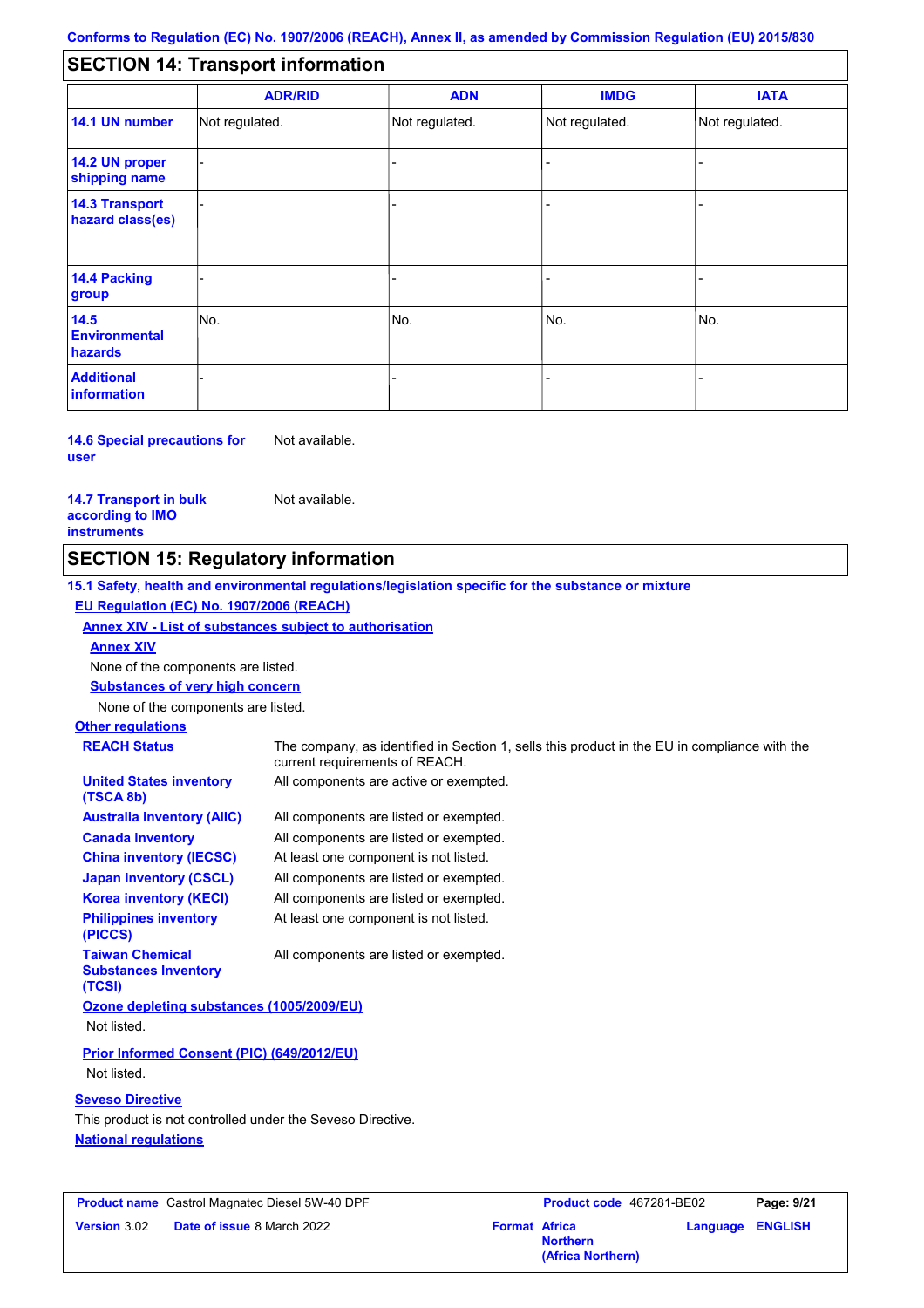**Conforms to Regulation (EC) No. 1907/2006 (REACH), Annex II, as amended by Commission Regulation (EU) 2015/830**

# **SECTION 15: Regulatory information**

| <b>15.2 Chemical safety</b> | A Chemical Safety Assessment has been carried out for one or more of the substances within  |
|-----------------------------|---------------------------------------------------------------------------------------------|
| assessment                  | this mixture. A Chemical Safety Assessment has not been carried out for the mixture itself. |

# **SECTION 16: Other information**

| <b>Abbreviations and acronyms</b> | ADN = European Provisions concerning the International Carriage of Dangerous Goods by                       |
|-----------------------------------|-------------------------------------------------------------------------------------------------------------|
|                                   | Inland Waterway<br>ADR = The European Agreement concerning the International Carriage of Dangerous Goods by |
|                                   | Road                                                                                                        |
|                                   | ATE = Acute Toxicity Estimate                                                                               |
|                                   | <b>BCF</b> = Bioconcentration Factor                                                                        |
|                                   | CAS = Chemical Abstracts Service                                                                            |
|                                   | CLP = Classification, Labelling and Packaging Regulation [Regulation (EC) No. 1272/2008]                    |
|                                   | CSA = Chemical Safety Assessment                                                                            |
|                                   | CSR = Chemical Safety Report                                                                                |
|                                   | DMEL = Derived Minimal Effect Level                                                                         |
|                                   | DNEL = Derived No Effect Level                                                                              |
|                                   | EINECS = European Inventory of Existing Commercial chemical Substances                                      |
|                                   | ES = Exposure Scenario                                                                                      |
|                                   | EUH statement = CLP-specific Hazard statement                                                               |
|                                   | EWC = European Waste Catalogue                                                                              |
|                                   | GHS = Globally Harmonized System of Classification and Labelling of Chemicals                               |
|                                   | IATA = International Air Transport Association                                                              |
|                                   | IBC = Intermediate Bulk Container                                                                           |
|                                   | IMDG = International Maritime Dangerous Goods                                                               |
|                                   | LogPow = logarithm of the octanol/water partition coefficient                                               |
|                                   | MARPOL = International Convention for the Prevention of Pollution From Ships, 1973 as                       |
|                                   | modified by the Protocol of 1978. ("Marpol" = marine pollution)                                             |
|                                   | OECD = Organisation for Economic Co-operation and Development                                               |
|                                   | PBT = Persistent, Bioaccumulative and Toxic                                                                 |
|                                   | <b>PNEC = Predicted No Effect Concentration</b>                                                             |
|                                   | REACH = Registration, Evaluation, Authorisation and Restriction of Chemicals Regulation                     |
|                                   | [Regulation (EC) No. 1907/2006]                                                                             |
|                                   | RID = The Regulations concerning the International Carriage of Dangerous Goods by Rail                      |
|                                   | RRN = REACH Registration Number                                                                             |
|                                   | SADT = Self-Accelerating Decomposition Temperature                                                          |
|                                   | SVHC = Substances of Very High Concern                                                                      |
|                                   | STOT-RE = Specific Target Organ Toxicity - Repeated Exposure                                                |
|                                   | STOT-SE = Specific Target Organ Toxicity - Single Exposure                                                  |
|                                   | TWA = Time weighted average<br>$UN = United Nations$                                                        |
|                                   | $UVCB = Complex\;hydrocarbon\; substance$                                                                   |
|                                   | VOC = Volatile Organic Compound                                                                             |
|                                   | vPvB = Very Persistent and Very Bioaccumulative                                                             |
|                                   | Varies = may contain one or more of the following $64741-88-4$ / RRN 01-2119488706-23,                      |
|                                   | 64741-89-5 / RRN 01-2119487067-30, 64741-95-3 / RRN 01-2119487081-40, 64741-96-4/ RRN                       |
|                                   | 01-2119483621-38, 64742-01-4 / RRN 01-2119488707-21, 64742-44-5 / RRN                                       |
|                                   | 01-2119985177-24, 64742-45-6, 64742-52-5 / RRN 01-2119467170-45, 64742-53-6 / RRN                           |
|                                   | 01-2119480375-34, 64742-54-7 / RRN 01-2119484627-25, 64742-55-8 / RRN                                       |
|                                   | 01-2119487077-29, 64742-56-9 / RRN 01-2119480132-48, 64742-57-0 / RRN                                       |
|                                   | 01-2119489287-22, 64742-58-1, 64742-62-7 / RRN 01-2119480472-38, 64742-63-8,                                |
|                                   | 64742-65-0 / RRN 01-2119471299-27, 64742-70-7 / RRN 01-2119487080-42, 72623-85-9 /                          |
|                                   | RRN 01-2119555262-43, 72623-86-0 / RRN 01-2119474878-16, 72623-87-1 / RRN                                   |
|                                   | 01-2119474889-13                                                                                            |
|                                   | Procedure used to derive the classification according to Regulation (EC) No. 1272/2008 [CLP/GHS]            |

| <b>Classification</b><br>. | <b>Justification</b> |
|----------------------------|----------------------|
| Not classified.            |                      |

| <b>History</b>                     |                                                                                     |
|------------------------------------|-------------------------------------------------------------------------------------|
| Date of issue/ Date of<br>revision | 08/03/2022.                                                                         |
| Date of previous issue             | 02/02/2022.                                                                         |
| <b>Prepared by</b>                 | <b>Product Stewardship</b>                                                          |
|                                    | $\mathcal V$ Indicates information that has changed from previously issued version. |
| <b>Notice to reader</b>            |                                                                                     |

|                     | <b>Product name</b> Castrol Magnatec Diesel 5W-40 DPF |                      | Product code 467281-BE02             |  | Page: 10/21             |  |
|---------------------|-------------------------------------------------------|----------------------|--------------------------------------|--|-------------------------|--|
| <b>Version 3.02</b> | <b>Date of issue 8 March 2022</b>                     | <b>Format Africa</b> | <b>Northern</b><br>(Africa Northern) |  | <b>Language ENGLISH</b> |  |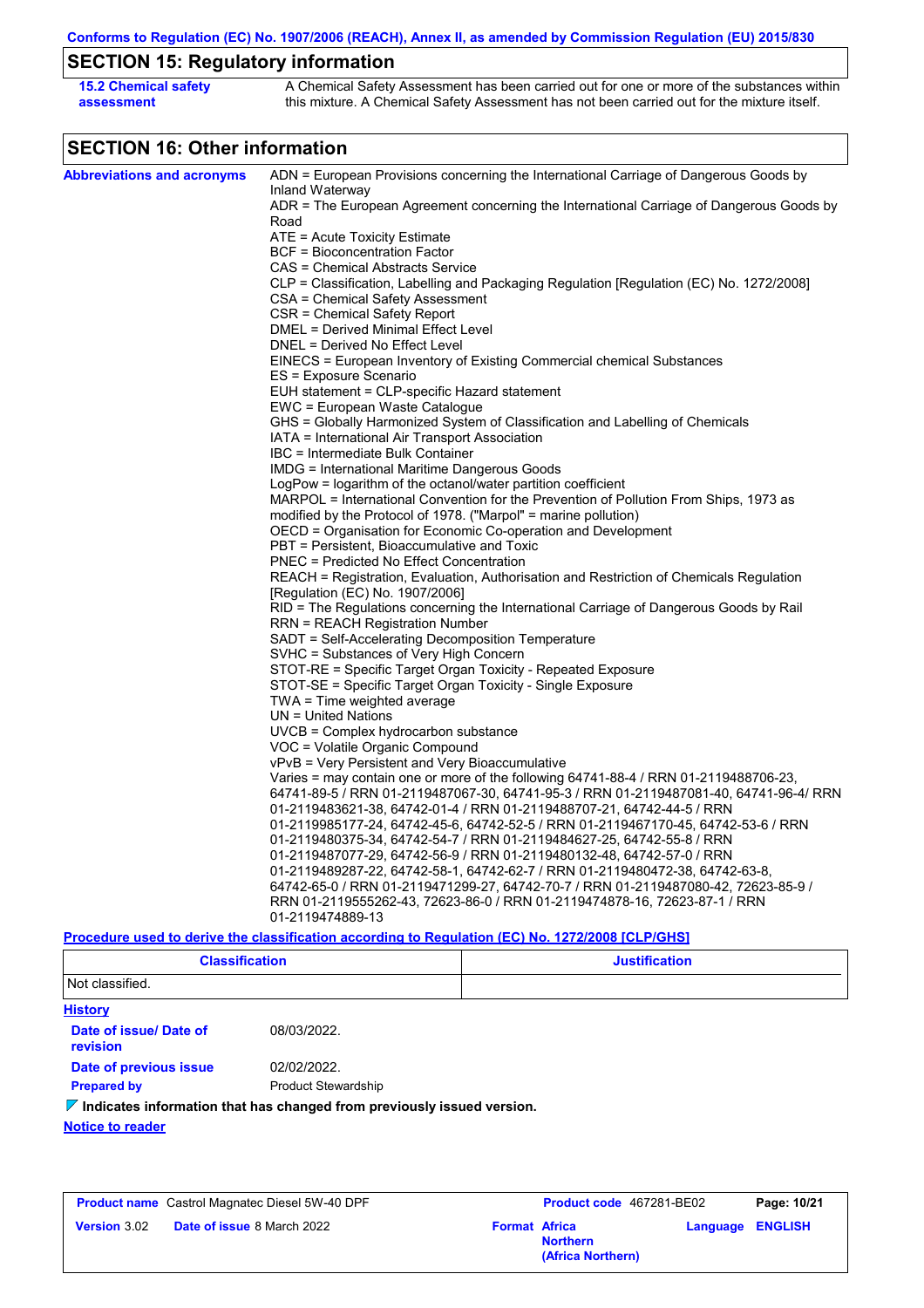### **SECTION 16: Other information**

All reasonably practicable steps have been taken to ensure this data sheet and the health, safety and environmental information contained in it is accurate as of the date specified below. No warranty or representation, express or implied is made as to the accuracy or completeness of the data and information in this data sheet.

The data and advice given apply when the product is sold for the stated application or applications. You should not use the product other than for the stated application or applications without seeking advice from BP Group.

It is the user's obligation to evaluate and use this product safely and to comply with all applicable laws and regulations. The BP Group shall not be responsible for any damage or injury resulting from use, other than the stated product use of the material, from any failure to adhere to recommendations, or from any hazards inherent in the nature of the material. Purchasers of the product for supply to a third party for use at work, have a duty to take all necessary steps to ensure that any person handling or using the product is provided with the information in this sheet. Employers have a duty to tell employees and others who may be affected of any hazards described in this sheet and of any precautions that should be taken. You can contact the BP Group to ensure that this document is the most current available. Alteration of this document is strictly prohibited. **یتفق ولائحة (المجموعة الأوروبیة) رقم 1907/2006 (تشریع تقییم المواد الكیمیائیة وتسجیلھا وإقرارھا (REACH((، الملحق ،2 بصیغتھ المعدلة بلائحة (الاتحاد الأوروبي) رقم**

**صحیفة بیانات السلامة**



**2015/830**

| القسم 1: تعريف المادة/المستحضر و الشركة/المشروع |                                          |
|-------------------------------------------------|------------------------------------------|
| 1.1 مُعرَّف المُنتَج                            |                                          |
| اسم المنتج                                      | <b>Castrol Magnatec Diesel 5W-40 DPF</b> |
| كود المنتج                                      | 467281-BE02                              |
| صحيفة بيانات سلامة المادة رفَم #                | 467281                                   |
| نوع المنتَج                                     |                                          |
| 1.3 بيانات مورّد صحيفة بيانات السلامة           |                                          |
| المورّد                                         | <b>BP</b> France                         |
|                                                 | Campus Saint Christophe                  |
|                                                 | <b>Bâtiment Galilée 3</b>                |
|                                                 | 10 avenue de l'Entreprise                |

|                         | France                                                                                                                                                                                                                                                         |
|-------------------------|----------------------------------------------------------------------------------------------------------------------------------------------------------------------------------------------------------------------------------------------------------------|
|                         | 0 (1) 34 22 40 00<br>Tel                                                                                                                                                                                                                                       |
| عنوان البريد الإلكتروني | MSDSadvice@bp.com                                                                                                                                                                                                                                              |
| 1.4 رقم هاتف الطوارئ    |                                                                                                                                                                                                                                                                |
| ر قم هاتف الطوار ئ      | Tél 01 45 42 59 59 : ORFILA<br>Tél 01 40 05 48 48 - Centre Anti-Poisons de Paris, Hôpital Fernand Widal - 200, Rue de<br>Faubourg Saint-Denis - 75475 Paris Cedex 10<br>Tél 04 72 11 69 11 - Centre Antipoison et de Toxicovigilance de LYON, Bâtiment A, 4ème |

Cergy Saint Christophe 95863 CERGY PONTOISE

étage, 162, avenue Lacassagne, 69424 Lyon Cedex 03 Tél 04 91 75 25 25 - Centre Anti-Poisons de Marseille, Hôpital Salvator, 249, Boulevard Sainte-Marguerite - 13274 Marseille Cedex 9

Tél: 01 30 30 49 99 - Permanence BP France 24/24

Carechem: +44 (0) 1235 239 670 (24/7)

|                     | <b>Product name</b> Castrol Magnatec Diesel 5W-40 DPF |                      | <b>Product code</b> 467281-BE02      |                         | Page: 11/21 |
|---------------------|-------------------------------------------------------|----------------------|--------------------------------------|-------------------------|-------------|
| <b>Version</b> 3.02 | <b>Date of issue 8 March 2022</b>                     | <b>Format Africa</b> | <b>Northern</b><br>(Africa Northern) | <b>Language ENGLISH</b> |             |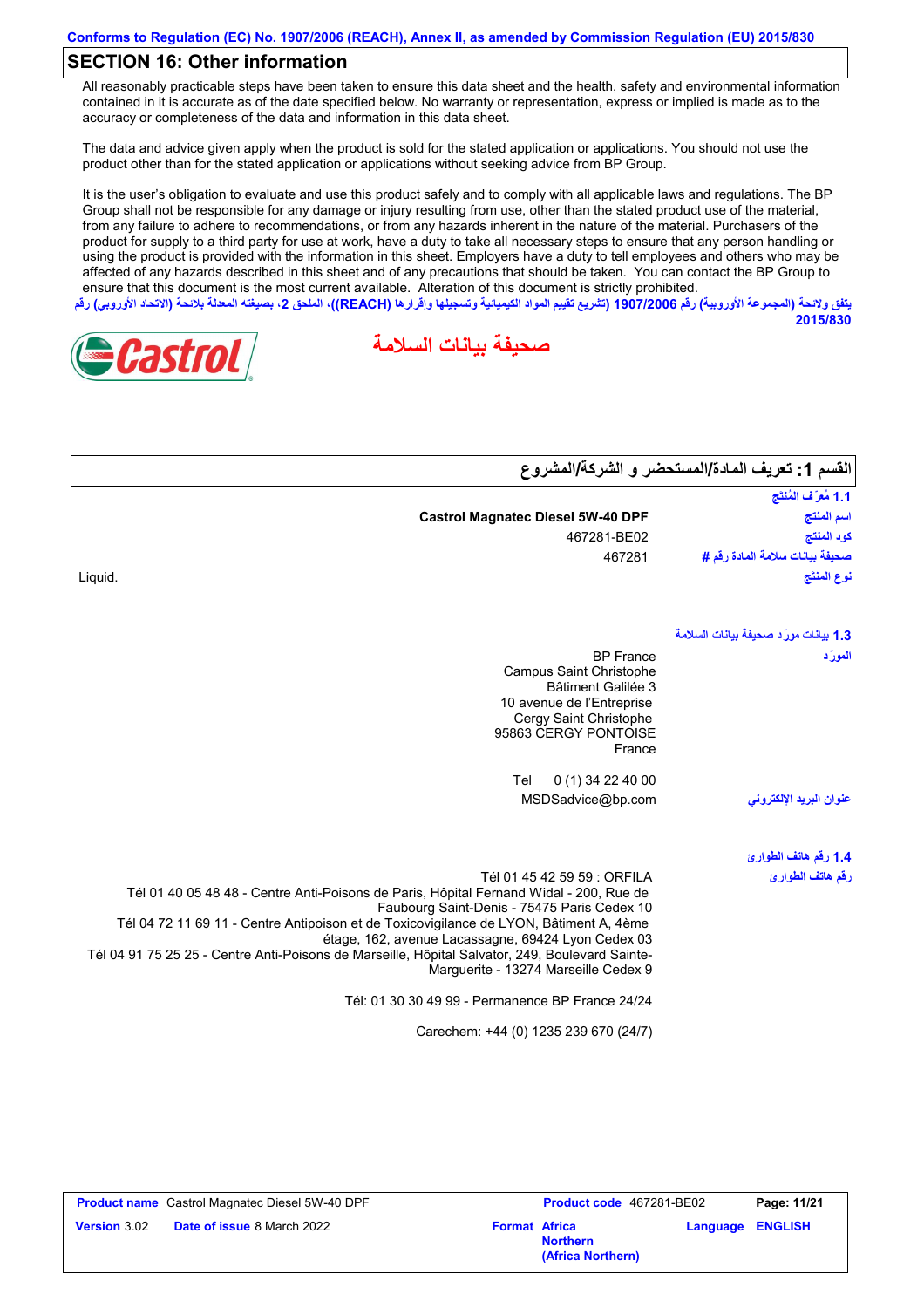| القسم 2: بيان الأخطار                                                                                             |                                                                                                                                                                                            |           |                                                                                  |       |
|-------------------------------------------------------------------------------------------------------------------|--------------------------------------------------------------------------------------------------------------------------------------------------------------------------------------------|-----------|----------------------------------------------------------------------------------|-------|
| 2.1 تصنيف المادة أو الخليط                                                                                        |                                                                                                                                                                                            |           |                                                                                  |       |
| تعريف المنتج                                                                                                      | خليط                                                                                                                                                                                       |           |                                                                                  |       |
| التصنيف وفقاً للتنظيم (الاتحاد الأوروبي) رفَع CLP/GHS] 1272/2008                                                  |                                                                                                                                                                                            |           |                                                                                  |       |
|                                                                                                                   |                                                                                                                                                                                            |           |                                                                                  |       |
|                                                                                                                   | مراجعة الأقسام 11 و12 للوقوف على مزيد من المعلومات المفصلة بشأن الأثار الصحية والأعراض والمخاطر البيئية.                                                                                   |           |                                                                                  |       |
| 2.2 عناصر الوسم                                                                                                   |                                                                                                                                                                                            |           |                                                                                  |       |
| كلمة التنبيه                                                                                                      | بدون كلمة تنبيه                                                                                                                                                                            |           |                                                                                  |       |
| عبارات المخاطر                                                                                                    | لا توجد تأثيرات شديدة أو مخاطر حرجة معروفة.                                                                                                                                                |           |                                                                                  |       |
| <u>عبارات التحذير</u>                                                                                             |                                                                                                                                                                                            |           |                                                                                  |       |
| الوقاية                                                                                                           | غير قابل للتطبيق.                                                                                                                                                                          |           |                                                                                  |       |
| الاستجابة                                                                                                         | غير قابل للتطبيق.                                                                                                                                                                          |           |                                                                                  |       |
| التخزين                                                                                                           | غير قابل للتطبيق.                                                                                                                                                                          |           |                                                                                  |       |
| التخلص من النفاية                                                                                                 | غير قابل للتطبيق.                                                                                                                                                                          |           |                                                                                  |       |
| عناصر التوسيم التكميلية                                                                                           | تحتوي anhydride maleic. قد يُحدِث تفاعل تحسسي. صحيفة بيانات السلامة متاحة عند الطلب.                                                                                                       |           |                                                                                  |       |
|                                                                                                                   | <u>تنظيم (المجلس الأوروبي) رقم 1907/2006 (تسجيل الكيماويات وتقييمها وترخيصها [REACH</u> )                                                                                                  |           |                                                                                  |       |
| المُلحق السابع عشر؛ فيود على تصنيع                                                                                | غير قابل للتطبيق.                                                                                                                                                                          |           |                                                                                  |       |
| وطرح واستخدام مواد وخلائط<br>وحاجيات مُعينة خطرة                                                                  |                                                                                                                                                                                            |           |                                                                                  |       |
| متطلبات التغليف الخاصة                                                                                            |                                                                                                                                                                                            |           |                                                                                  |       |
| يُراعى أن تُزْوَّد العبوات بأنظمة إغلاق                                                                           | غير  قابل للتطبيق.                                                                                                                                                                         |           |                                                                                  |       |
| منبعة للأطفال                                                                                                     |                                                                                                                                                                                            |           |                                                                                  |       |
| تحذير لمسى من الخطر                                                                                               | غير  قابل للتطبيق.                                                                                                                                                                         |           |                                                                                  |       |
| 2.3 الأخطار الأخرى                                                                                                |                                                                                                                                                                                            |           |                                                                                  |       |
| نتائج مأخوذة من تقييم الـ PBT (البقاء                                                                             | المنتج لا يُلبي معابير ثبات المواد والتراكمية الأحيائية والسمية PBT أو معايير شدة الثبات وشدة التراكمية الأحيائية وفق لانحة المجلس                                                         |           |                                                                                  |       |
| والسمية والتراكم البيولوجي) والـ                                                                                  | الأوروبي رقم 1907/2006، الملحق XIII.                                                                                                                                                       |           |                                                                                  |       |
| vPvB (البقاء الشديد والتراكم<br>البيولوجي الشديد)                                                                 |                                                                                                                                                                                            |           |                                                                                  |       |
| <b>Product meets the criteria</b><br>for PBT or vPvB according<br>to Regulation (EC) No.<br>1907/2006, Annex XIII | This mixture does not contain any substances that are assessed to be a PBT or a vPvB.                                                                                                      |           |                                                                                  |       |
| الأخطار الأخرى التي لا تؤدي إلى<br>تصنيف                                                                          | بز بل دهون الجلد.<br>زيوت المحركات المستعملة<br>قد يحتو ي زيت المحر ك المستعمل على مكونات خطيرة من الممكن ان تتسبب في سر طان الجلد.<br>انظر معلومات التسمم، القسم 11 من نشرة البيانات هذه. |           |                                                                                  |       |
| الفسم 3: التركيب/معلومات عن المكونات                                                                              |                                                                                                                                                                                            |           |                                                                                  |       |
| 3.2 خلائط                                                                                                         |                                                                                                                                                                                            |           |                                                                                  |       |
| تعريف المنتج                                                                                                      | خلبط                                                                                                                                                                                       |           |                                                                                  |       |
|                                                                                                                   | زيت أساسي عالى النقاوة   (خلاصة DMSO 346 IP < 3%). إضافات خاصة للأداء                                                                                                                      |           |                                                                                  |       |
| اسم المُكوّن/المنتَج                                                                                              | المُعرَفات                                                                                                                                                                                 | %         | تنظيم (المفوضية الأوروبية) رقم<br>1272/2008 [التصنيف<br>والتوسيم والتعبنة (CLP)] | النوع |
| مواد مقطرة (بترول)، معالجة بالهيدروجين بار افينيية بدرجة كثيفة                                                    | 01-2119484627-25:# REACH<br>المفوضية الأوروبية: 1-157-265<br>خدمة الملخصات الكيميائية (CAS):<br>64742-54-7<br>فهرست: 8-00-649-649                                                          | ≥25 - ≤50 | Asp. Tox. 1, H304                                                                | $[1]$ |
|                                                                                                                   | خدمة الملخصات الكيميائية (CAS):                                                                                                                                                            | ≤3        | Aquatic Chronic 4, H413                                                          | $[1]$ |

[1] [2] H302 ,4 .Tox Acute H314 ,1B .Corr Skin H318 ,1 .Dam Eye <0.001 01-2119472428-31 :# REACH المفوضیة الأوروبیة: 203-571-6 خدمة الملخصات الكیمیائیة (CAS): maleic anhydride **Product name** Castrol Magnatec Diesel 5W-40 DPF **Product Code** 467281-BE02 **Page: 12/21 Version** 3.02 **Date of issue** 8 March 2022 **Format Africa Language ENGLISH**

**Northern**

**(Africa Northern)**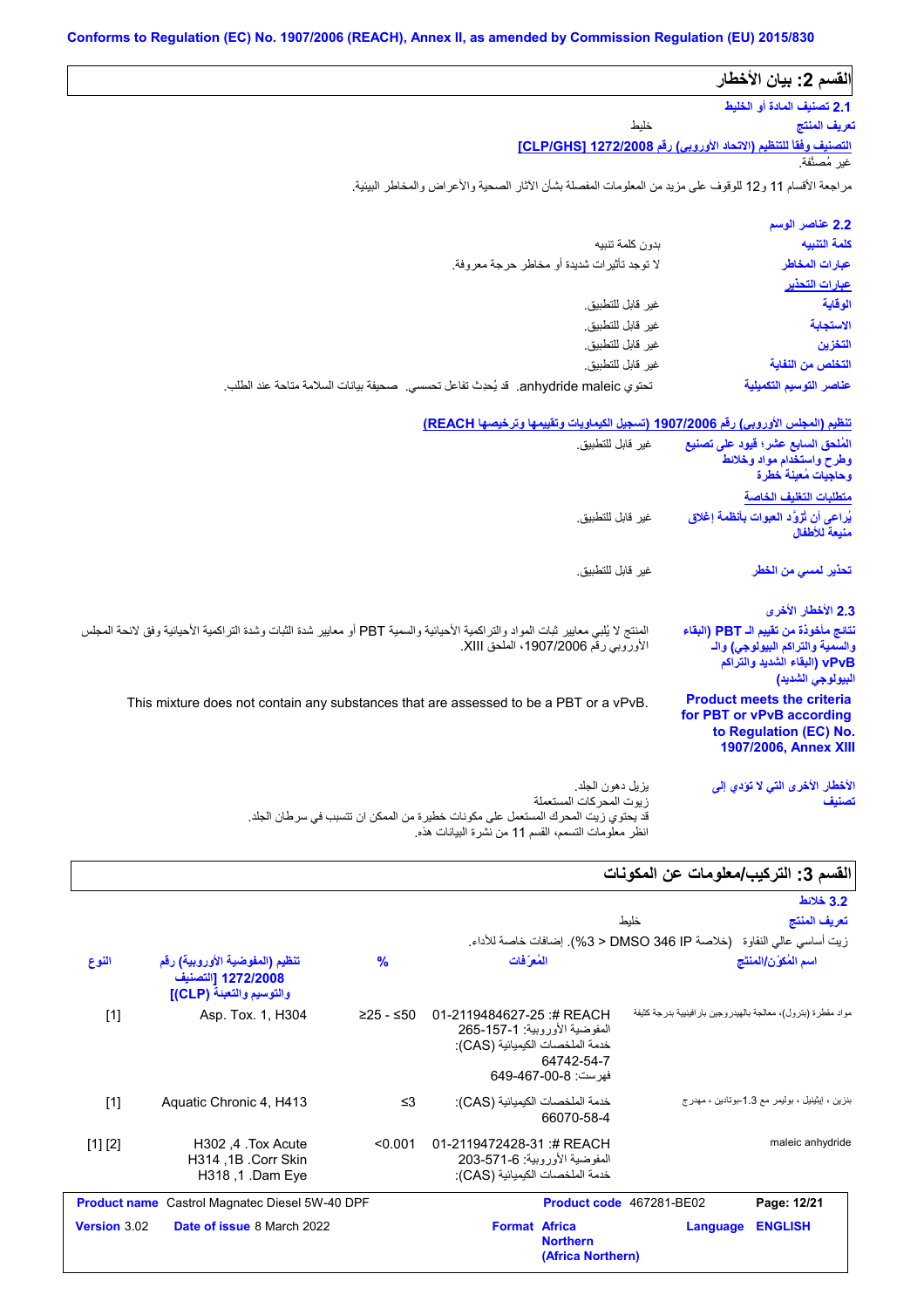**القسم :3 التركیب/معلومات عن المكونات**

108-31-6 فھرست: 607-096-00-9

H334 ,1 .Sens .Resp H317 ,1A .Sens Skin الجھاز (H372 ,1 RE STOT التنفسي) (استنشاق) EUH071

**انظر القسم 16 لمطالعة نص بیانات الأخطار آنف الذكر كاملاً .**

النوع

[1] المادة مُصنَّفة على أنھا ذات خطر صحي أو بیئي [2] مادة ذات حد للتعرض في مكان العمل

[3] المادة تفي بالمعاییر الخاصة بالمواد الباقیة، السامة والمتراكمة حیویاً (PBT (بحسب تنظیم (المفوضیة الأوروبیة) رقم ،1907/2006 المُلحق الثالث عشر [4] المادة تفي بالمعاییر الخاصة بالمواد شدیدة البقاء وشدیدة التراكم البیولوجي (vPvB (بحسب تنظیم (المفوضیة الأوروبیة) رقم ،1907/2006 المُلحق الثالث عشر [5] مادة مقلقة قلقاً مكافِئا [6] إفصاح إضافي وفقًأ لسیاسة الشركة

### القسم **4:** تدبير الإسعاف الأول*ي*

| ړ ټيان د ح<br>القسم الثامن يعرض حدود التعرض المهني، في حال توفر ها. |                                                                                                                                                                                                                                                                       |
|---------------------------------------------------------------------|-----------------------------------------------------------------------------------------------------------------------------------------------------------------------------------------------------------------------------------------------------------------------|
| القسم 4: تدبير الإسعاف الأولي                                       |                                                                                                                                                                                                                                                                       |
| 4.1 وصف إجراءات الإسعاف الأوَّلي                                    |                                                                                                                                                                                                                                                                       |
| ملامسة العين                                                        | في حالة الملامسة، يُراعى دفق الماء فوراً على الأعين لمدة لا تقل عن 15 دقيقة.  يجب إبعاد الجفون عن مقلات الأعين لضمان الشطف<br>الكامل  يراعي التحقق من عدم وجود عدسات لاصقة أو إزالتها إن وُجِدت  يُراعي الحصول على الرعاية الطبية.                                    |
| ملامسة الجلد                                                        | يراعي غسل البشرة غسلا جيدًا بالماء و الصابون أو بأحد منظفات الجلد المعترف بها. أزل الثياب و الأحذية الملوثة. يُراعى غسل<br>الثياب قبل إعادة استخدامها.  يراعى تنظيف الحذاء تنظيفا جيدا قبل ارتدائه ثانية.  يُراعى الحصول على الر عاية الطبية إذا حدث تهيُّج.          |
| استنشاق                                                             | في حالة الإستنشاق، يُراعي نقل المصاب إلى الهواء الطلق.  في حالة استنشاق مُخلفات التحلل عند نشوب حريق، قد تظهر الأعراض<br>ظهوراً أجلاً .  قد يكون من الضروري أن يظل الشخص المعرَّض نحت الملاحظة الطبية لـ 48 ساعة.  يُراعى الحصول على الرعاية<br>الطبية لو ظهرت أعراض. |
| الابتلاع                                                            | لا تحرض على القيء إلا إن طلب أحد أعضاء الطاقم الطبي منك أن تقوم بهذا.  يُراعى الحصول على الرعاية الطبية لو ظهرت<br>اعر اض.                                                                                                                                            |
| حماية فريق الإسعافات الأولية                                        | يُحظر القيام بأية إجراء ينطوي على مخاطرة أو بدون تدريب مناسب                                                                                                                                                                                                          |

#### **4.2 أھم الأعراض والتأثیرات، الحاد منھا والمؤجل**

انظر القسم 11 لمزید من المعلومات عن التأثیرات الصحیة والأعراض.

|  | آثار صحية حادة كامنة |  |
|--|----------------------|--|
|--|----------------------|--|

| التعرض لمنتوجات التحلل قد يشكل خطورة صحية. قد تتأجل بعض التأثيرات الخطيرة عقب التعرض.                                                | استنشاق      |
|--------------------------------------------------------------------------------------------------------------------------------------|--------------|
| لا توجد تأثيرات شديدة أو مخاطر حرجة معروفة.                                                                                          | الابتلاع     |
| يزيل دهون الجلد ٍ قد تسبب جفاف الجلد وتهيُّجه.                                                                                       | ملامسة الجلد |
| لا توجد تأثيرات شديدة أو مخاطر حرجة معروفة.                                                                                          | ملامسة العين |
| التأثيرات المتأخرة والفورية وكذلك التأثيرات المزمنة نتيجة للتعرض القصير والطويل الأمد                                                |              |
| النعر ض الزائد لاستنشاق الجزيئات المتطايرة في الهواء أو الإيروسولات قد يتسبب في تهيج الجهاز التنفسي.                                 | استنشاق      |
| ابتلاع كميات كبيرة يمكن أن يؤدي إلى الغثيان والإسهال.                                                                                | الايتلاع     |
| الملامسة بشكل منكرر أو لفترات طويلة يمكن أن تتسبب في إزالة الدهون من الجلد وتتسبب في تهيجات وتشققات و/أو التهابات جلدية <sub>.</sub> | ملامسة الجلد |
| هناك خطورة محتملة من حدوث لسعة عابرة أو احمرار عابر في حالة حدوث ملامسة العين بشكل عرضي.                                             | ملامسة العين |

### **4.3 دواعي أیة رعایة طبیة فوریة ومُعالجة خاصة مطلوبة**

| يجب أن نتم المعالجة حسب الأعر اض بشكل عام ويتم إجر اؤ ها لتخفيف حدة التأثير ات.   | ملاحظات للطبيب |
|-----------------------------------------------------------------------------------|----------------|
| ً في حالة استشاق مُخلَّفات التحلُّل عند نشوب حريق، قد تظهر الأعراض ظهور أ أجلاً . |                |
| قد يكون من الضروري أن يظل الشخص المعرَّض تحت الملاحظة الطبية لـ 48 ساعة.          |                |

### **القسم :5 تدابیر مكافحة النار**

| 5.1 وسائل الإطفاء          |                                                                                                                       |
|----------------------------|-----------------------------------------------------------------------------------------------------------------------|
| وسائل الإطفاء المناسبة     | في حالة نشوب حريق، استخدم الرغوة والمواد الكيميائية الجافة أو مطفأة حريق أو بخاخة بها ثاني أكسيد الكربون              |
| وسانل الإطفاء غير المناسبة | لا تستخدم المياه النفاثة.  قد يُسبب استخدام القواطع المائية النفاثة انتشار الحريق نتيجة تطاير المنتج المحترق وتناثره. |

### **5.2 الأخطار الخاصة الناجمة عن المادة أو الخلیط**

سوف یحدث تزاید في الضغط وقد تنفجر الحاویة في حالة حدوث حریق أو تسخین. **الأخطار الناجمة عن المادة أو الخلیط**

|                     | <b>Product name</b> Castrol Magnatec Diesel 5W-40 DPF |                      | <b>Product code</b> 467281-BE02      |                         | Page: 13/21 |
|---------------------|-------------------------------------------------------|----------------------|--------------------------------------|-------------------------|-------------|
| <b>Version 3.02</b> | <b>Date of issue 8 March 2022</b>                     | <b>Format Africa</b> | <b>Northern</b><br>(Africa Northern) | <b>Language ENGLISH</b> |             |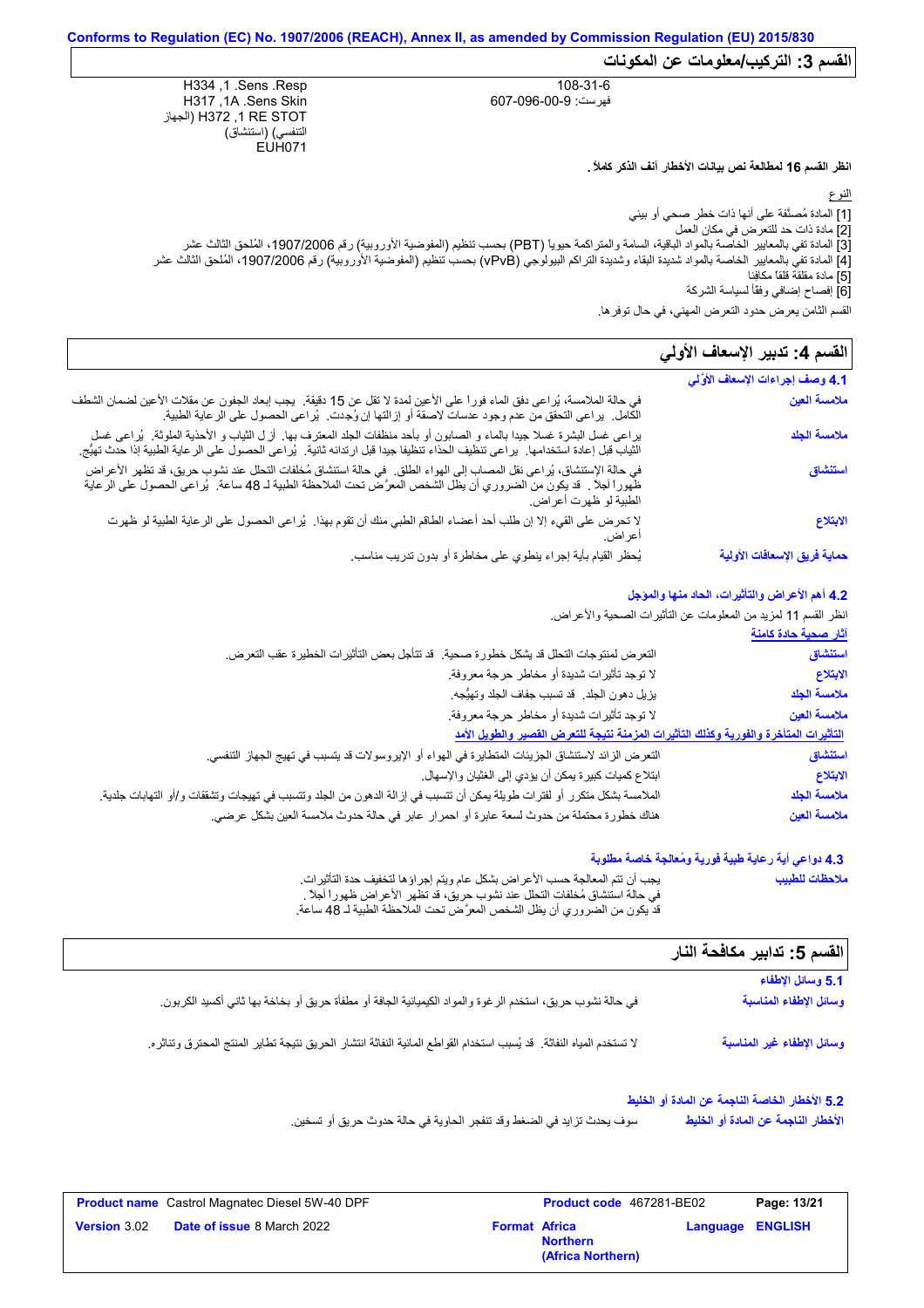#### **Conforms to Regulation (EC) No. 1907/2006 (REACH), Annex II, as amended by Commission Regulation (EU) 2015/830** الق*سم* 5: تدابیر مكافحة النار یُحظر القیام بأیة إجراء ینطوي على مخاطرة أو بدون تدریب مناسب. یراعى عزل المكان على الفور و ذلك بإخلاء الأفراد المتواجدین على مقربة من الحادث في حالة نشوب حریق. نواتج الاحتراق قد تشمل ما یلي: أكاسید الكربون (CO, ₂CO( أكاسید النیتروجین (NO, NO2 إلخ) ینبغي أن یرتدي مكافحو الحرائق التجھیزات الواقیة المناسبة و جھاز تنفس مكتفي ذاتیاً (SCBA (ذا وحدة كاملة للوجھ یعمل في نمط الضغط الموجب. ثیاب مكافحي الحریق (بما فیھا الخوذات والأحذیة والقفازات الواقیة) التي تتفق والمعیار الأوروبي EN 469 سوف تكفل مُستوى أساسیاً من الحمایة من الحوادث الكیماویة. **5.3 نصائح لمكافحي الحریق منتجات احتراق خطِرة إحتیاطات خاصة لمكافحي الحریق معدات الحمایة الشخصیة والاحتیاطات اللازمة لعمال الإطفاء**

# القسم 6: تدابیر مواجهة التسرب العا*ر*ض

| 6.1 لاحتياطات الشخصية ومعدات الحماية وإجراءات الطوارئ |                                                                                                                                                                                                                                                                                                                                                                                                                                    |
|-------------------------------------------------------|------------------------------------------------------------------------------------------------------------------------------------------------------------------------------------------------------------------------------------------------------------------------------------------------------------------------------------------------------------------------------------------------------------------------------------|
| للأفراد من خارج فريق الطوارئ                          | يُحظر القيام بأية إجراء ينطوي على مخاطرة أو بدون تدريب مناسب. يراعى إخلاء المناطق المجاورة. يراعى عدم السماح بالدخول<br>لكل من لا يرتدي الثياب الواقية أو من لا حاجة لك بهم من الأفراد.  يراعي تجنب ملامسة المادة المنسكبة أو السير عليها.  قد تكون<br>الأرضيات زلقة؛ يجب توخي العناية لتجنب السقوط.   ارتدي التجهيزات الواقية الشخصية المُلائمة.                                                                                  |
| لمسعفي الطوارئ                                        | إذا لزم الأمر ارتداء ثياباً خاصة للتعامل مع الانسكاب، يُرجى أخذ ما ورد في القسم 8 من معلومات حول المواد المناسبة وغير المناسبة<br>في الحسبان.   راجع كذلك المعلومات الواردة في قسم "للأفراد من خار ج فريق الطوارئ".                                                                                                                                                                                                                |
| 6.2 الاحتياطات البينية                                | تجنب تناثر المادة المنسكبة وجريانها السطحي ووصولها إلى التربة و المجاري المائية والبالوعات ومجاري الصرف.  يُراعى إبلاغ<br>السلطات المعنية لو تسبب المنتج في تلوث البيئة (مجاري الصرف، المجاري المائية، التربة أو الهواء).                                                                                                                                                                                                          |
| 6.3 طرائق ومواد الاحتواء والتنظيف                     |                                                                                                                                                                                                                                                                                                                                                                                                                                    |
| انسكاب صغير                                           | يُراعى وقف التسرب إن لم ينطو ذلك على مخاطرة.  يراعي نقل الأوعية من منطقة الانسكاب.  يُراعى امتصاصها بمادة خاملة، ثم<br>إيداعها إحدى الحاويات المُلائمة للتخلص من النفاية.  تخلص منها عن طريق أحد مقاولي التخلص من النفايات المرخصين.                                                                                                                                                                                               |
| ا <mark>نسكاب كبير</mark>                             | يُراعي وقف التسرب إن لم ينطو ذلك على مخاطرة.  يراعي نقل الأوعية من منطقة الانسكاب.  امنع دخولها في بالوعات الصرف، و<br>المجاري المانية، أو البدرومات، أو المناطق المحصورة.  يُراعى احتواء الانسكاب وجمعه بمادة ماصةٍ غير قابلة للاحتراق مثل الرمل،<br>أو التراب، أو الفرميكيوليت، أو تراب دياتومي، ثم وضعها في إحدى الحاويات للتخلص منها بما يتفق واللوائح المحلية ِ تخلص منها عن<br>طريق احد مقاولي التخلص من النفايات المر خصين. |
| 6.4 مرجع للأقسام الأخرى                               | انظر القسم 1 لمعرفة بيانات الاتصال في أحوال الطوارئ.<br>انظر القسم 5 الخاص بإجراءات مكافحة الحريق.<br>انظر القسم 8 للحصول على معلومات عن التجهيزات الوقائية الشخصية المُلائمة.<br>انظر القسم 12 للاطلاع على الاحتياطات البيئية.<br>انظر القسم 13 لمزيد من المعلومات حول مُعالجة النفايات                                                                                                                                           |

| القسم 7: المناولة والتخزين                                                  |                                                                                                                                                                                                                                                                                                                                                                                                                                                                                  |
|-----------------------------------------------------------------------------|----------------------------------------------------------------------------------------------------------------------------------------------------------------------------------------------------------------------------------------------------------------------------------------------------------------------------------------------------------------------------------------------------------------------------------------------------------------------------------|
| 7.1 احتياطات للمناولة المأمونة                                              |                                                                                                                                                                                                                                                                                                                                                                                                                                                                                  |
| إجراءات للحماية                                                             | ارتدي التجهيز ات الواقية الشخصية المُلائمة.                                                                                                                                                                                                                                                                                                                                                                                                                                      |
| إرشادات حول الصحة المهنية العامة                                            | يحظر تناول الطعام، والشراب، والتدخين في الأماكن التي يجري التعامل فيها مع هذه المادة سواء بالمناولة، التخزين أو المعالجة <sub>.</sub><br>يُراعى الإغتسال جيداً بعد مناولتها <sub>-</sub> اخلع الثياب المُلوَّثة والتجهيزات الوقائية قبل دخول الأماكن<br>8 لمزيد من المعلومات حول إجراءات الحفاظ على الصحة.                                                                                                                                                                       |
| 7.2 متطلبات التخزين المأمون، بما في<br>ذلك ما يتعلق بحالات عدم توافق المواد | خزن المادة وفقاً لتعليمات السلطات المحلية.  يُخزَّن في مكان جاف، وبارد وجيد التهوية، بعيداً عن المواد غير المتوافقة (انظر القسم<br>10). يُراعى الحفظ بعيدا عن الحرارة وضوء الشمس المباشر. يراعى غلق الوعاء غلقا ناما محكما إلى أن يُعدّ للاستخدام. لابد من<br>إحكام غلق الأوعية التي قد فُتِحت و تركها في وضع قائم و ذلك لتلافي حدوث تسريب.  يجب أن يتم التخزين والاستعمال فقط في<br>معدات/حاويات مصممة للاستخدام مع هذا المنتج.  يُحظر التخزين في حاويات لا تحمل كتابة توصيحية. |
| غير ملائمة                                                                  | التعرض لدرجات الحرارة العالية لفترات طويلة                                                                                                                                                                                                                                                                                                                                                                                                                                       |
|                                                                             |                                                                                                                                                                                                                                                                                                                                                                                                                                                                                  |

# **القسم :8 ضوابط التعرض/الحمایة الشخصیة**

### **8.1 بارامترات التحكم حدود التعرض المھني**

|                                                           | .ن چربھرت سے<br><u>دود التعرض المهنى</u>                                                                                                                                                                                   |
|-----------------------------------------------------------|----------------------------------------------------------------------------------------------------------------------------------------------------------------------------------------------------------------------------|
| قِيَم حد التعرَّض                                         | اسم المُكوّن/المنتَج                                                                                                                                                                                                       |
| STEL: 1 مج / م <sup>3</sup> 15 دقيقة. صدرت/روجعت: 12/1996 | وزارة العمل (فرنسا). محسس للجلد.<br>maleic anhydride                                                                                                                                                                       |
|                                                           | في الوقت الذي قد يُظهر حد التعرض المهني (OEL) مكونات معينة في هذا القسم، فإن مكونات أخرى قد توجد في الغبار أو الراد الذاق الناجم. لذا، فإن حد تعرض مهني معين<br>قد لا ينطبق على المنتج ككل وإنما يدرج للإرشاد والتوجيه فقط |

|                     | <b>Product name</b> Castrol Magnatec Diesel 5W-40 DPF |                      | <b>Product code</b> 467281-BE02      |                         | Page: 14/21 |
|---------------------|-------------------------------------------------------|----------------------|--------------------------------------|-------------------------|-------------|
| <b>Version 3.02</b> | <b>Date of issue 8 March 2022</b>                     | <b>Format Africa</b> | <b>Northern</b><br>(Africa Northern) | <b>Language ENGLISH</b> |             |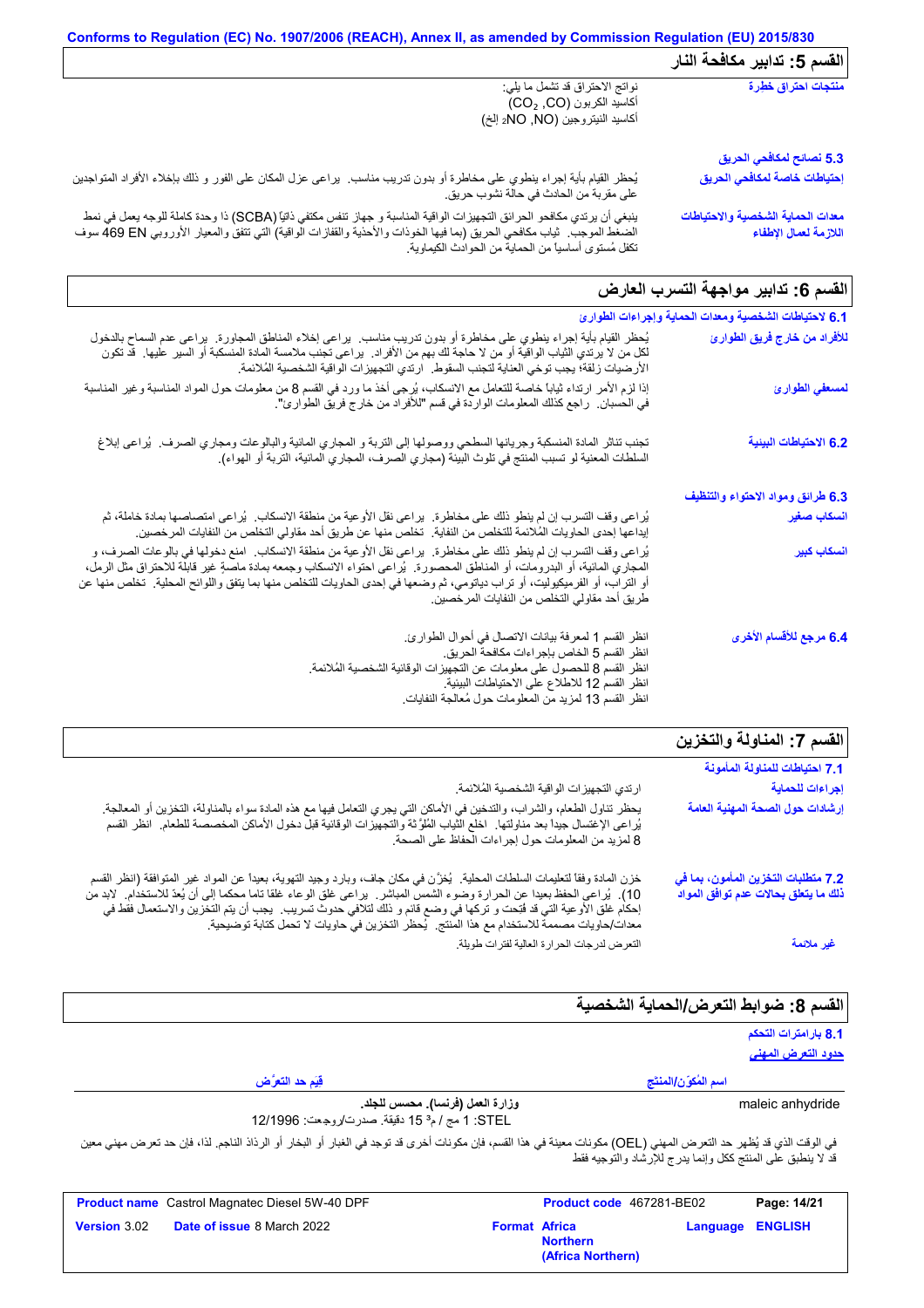# **Conforms to Regulation (EC) No. 1907/2006 (REACH), Annex II, as amended by Commission Regulation (EU) 2015/830** القسم 8: ضوابط التعرض/الحماية الشخصية

| $\sim$ $\sim$ $\sim$ $\sim$ $\sim$ $\sim$ $\sim$       |                                                                                                                                                            |                                                                                                                                                                                                                                                                                                                                                                                                                                                                                                                                                                                                                                                                                                                                                                           |
|--------------------------------------------------------|------------------------------------------------------------------------------------------------------------------------------------------------------------|---------------------------------------------------------------------------------------------------------------------------------------------------------------------------------------------------------------------------------------------------------------------------------------------------------------------------------------------------------------------------------------------------------------------------------------------------------------------------------------------------------------------------------------------------------------------------------------------------------------------------------------------------------------------------------------------------------------------------------------------------------------------------|
| إجراءات المتابعة الموصى بها                            | الخطر ة.                                                                                                                                                   | إن كان هذا المنتَج بحتوي على مُكرِّنات لها حدود تعرُّض، قد يكون من المطلوب إجراء متابعة حيوية أو متابعة الأشخاص أو مكان<br>العمل كي يتسنى تحديد مدى فاعلية التهوية، أو اجراءات التحكم الأخرى و/أو مدى ضرورة استخدام الأجهزة التنفسية الواقية.  تنبغي<br>الإشارة إلى معايير الْمُراقبة، من مثل ما يلي:  المعيار الأوروبي 689 EN (أجواء موقع العمل - إرشادات نقييع التعرض لعوامل<br>كيماوية بالاستنشاق لمقارنتها بالقيم الحدية واستراتيجية القياس)  المعيار الأوروبي 14042 D إأجواء موقع العمل - دليل اتخاذ<br>ونطبيق إجراءات تقييم التعرض للعوامل البيولوجية والكيماوية)  المعيار الأوروبي 482 EN (أجواء موقع العمل - المنطلبات العامة<br>لأداء إجراءات قياس العوامل الكيماوية)  سيكون من المطلوب كذلك الرجوع إلى وثانق التوجيه الوطنية الخاصة بطرق تحديد المواد           |
| <u>مستوى مشتق غير مؤثر</u>                             |                                                                                                                                                            |                                                                                                                                                                                                                                                                                                                                                                                                                                                                                                                                                                                                                                                                                                                                                                           |
| DNELs/DMELs غير مُتاحة.                                |                                                                                                                                                            |                                                                                                                                                                                                                                                                                                                                                                                                                                                                                                                                                                                                                                                                                                                                                                           |
| ا <mark>لـ PNEC = تركَّز عدم التأثير المُتوفَّع</mark> |                                                                                                                                                            |                                                                                                                                                                                                                                                                                                                                                                                                                                                                                                                                                                                                                                                                                                                                                                           |
| PNECs غير مُتاحة.                                      |                                                                                                                                                            |                                                                                                                                                                                                                                                                                                                                                                                                                                                                                                                                                                                                                                                                                                                                                                           |
| 8.2 ضوابط التعرض                                       |                                                                                                                                                            |                                                                                                                                                                                                                                                                                                                                                                                                                                                                                                                                                                                                                                                                                                                                                                           |
| الضوابط الهندسية المناسبة                              | دون حدود النعرض المقبولة لـها علـى الصـعيد المـهنـي<br>عليها في حالة جيدة وصيانتها بشكل سليم<br>بالهيئة المحلية للمواصفات                                  | احرص على توفير تهوية للعوادم أو الوسائل الهندسية الاخرى للحماية، وذلك للإبقاء على مستويات التركيز المعنية للمواد العالقة بالهواء<br>يجب تقييم جميع الأنشطة المرتبطة بالمواد الكيميائية من حيث مخاطر ها على الصحة، وذلك لضمان التحكم في معدلات التعرض بالشكل<br>المناسب لا يجوز فحص معدات الوقاية الشخصية إلا بعد تقييم الأشكال الأخرى لإجراءات التحكم (على سبيل المثال عمليات التحكم<br>الهندسية) بالشكل المناسب. يجب أن تتوافق معدات الوقاية الشخصية مع المواصفات المعنية وأن تكون مناسبة للاستخدام، ويجب الحفاظ<br>يجب التِّشاور مع مورد معدات الوقاية الشَّخصية لطلب المشورة بشأن الاختيار والمواصفات المعنية. كمزيد من المعلومات، اتصل<br>القرار النهائي لاختيار معدات الوقاية يعتمد على تقييم المخاطر ـ ومن المهم التأكد من ملاءمة جميع عناصر معدات الوقاية الشخصية. |
| <u>تدابير الحماية الفردية</u>                          |                                                                                                                                                            |                                                                                                                                                                                                                                                                                                                                                                                                                                                                                                                                                                                                                                                                                                                                                                           |
| إجراءات النظافة الشخصية                                | وجود محطات غسلي الأعين وأدشاش الأمان على مقربة من موقع العمل.                                                                                              | اغسل اليدين، والذراعين، والوجه غسلاً ناماً بعد مذاولة المنتجات الكيميائية، وعند الأكل والتدخين، وفي نهاية فترة العمل  تأكد من                                                                                                                                                                                                                                                                                                                                                                                                                                                                                                                                                                                                                                             |
| حماية تنفسية                                           |                                                                                                                                                            |                                                                                                                                                                                                                                                                                                                                                                                                                                                                                                                                                                                                                                                                                                                                                                           |
|                                                        | في حالة عدم كفاية التهوية، يُراعى ارتداء تجهيزات تنفسية ملائمة.<br>التنفسي بالتشاور مع المورد / الشركة الصانعة مع مراعاة التقييم الكامل لظروف العمل.       | يعتمد الاختيار الصحيح لتجهيزات حماية الجهاز التنفسي على المواد الكيميائية التي يتم التعامل معها وظروف العمل والاستخدام وحالة<br>تجهيز ات حماية الجهاز التنفسي. يجب وضع تدابير أمان تتناسب مع كل استخدام مقرر . لذلك يجب اختيار تجهيز ات حماية الجهاز                                                                                                                                                                                                                                                                                                                                                                                                                                                                                                                      |
| أدوات حماية الوجه/العين<br><u>حماية للجلد</u>          | نظار ات أمان ذات ساتر ات جانبية.                                                                                                                           |                                                                                                                                                                                                                                                                                                                                                                                                                                                                                                                                                                                                                                                                                                                                                                           |
| حماية يدوية                                            | معلومات عامة:                                                                                                                                              |                                                                                                                                                                                                                                                                                                                                                                                                                                                                                                                                                                                                                                                                                                                                                                           |
|                                                        | التعرض المتكرر للمواد الكيميائية).                                                                                                                         | ظرًا لتفاوت الظروف الخاصة لبينات العمل واختلاف ممارسات التعامل مع المواد، فيجب وضع تدابير أمان تتناسب مع كل استخدام<br>مقرر ٍ يعتمد الاختيار الصحيح لقفازات الحماية على المواد الكيميائية التي يتم التعامل معها وظروف العمل والاستخدام معظم القفازات<br>توفر الحماية لفترة زمنية محدودة فقط قبل وجود التخلص منها واستبدالها (حتى أفضل القفازات المقاومة للمواد الكيميائية تتآكل بفعل                                                                                                                                                                                                                                                                                                                                                                                      |
|                                                        | يجب اختيار القفازات بالتشاور مع المورد / الشركة الصانعة مع مراعاة التقييم الكامل لظروف العمل.<br>يُنصح باستخدام: قفاز ات نيتريل.<br>الزمن اللازم للاختراق: |                                                                                                                                                                                                                                                                                                                                                                                                                                                                                                                                                                                                                                                                                                                                                                           |
|                                                        | فيما يلي توصياتنا بخصوص اختيار القفازاتs:                                                                                                                  | ثجمع بيانات زمن الاختراق من مصنعي القفاز تحت ظروف الاختبار المعملية وتمثل المدة أو الفترة المتوقعة التي يؤمن خلالها القفاز<br>حماية من تسرب المادة أو نفاذها. ومن الأهمية بمكان مراعاة طبيعة ظروف العمل الفعيلة عند اتباع توصيات زمن الاختراق. ويتعين<br>دائمًا التشاور مع مورد القفازات للوقوف على معلومات تقنية وفنية محدثة بشأن زمن الاختراق لنوع القفاز الموصىي به.                                                                                                                                                                                                                                                                                                                                                                                                   |
|                                                        | الملامسة المستمر ة:                                                                                                                                        |                                                                                                                                                                                                                                                                                                                                                                                                                                                                                                                                                                                                                                                                                                                                                                           |
|                                                        | قفاز ات بفتر ة اختر اق لا تقل عن 240 دقيقة، أو >480 دقيقة، إذا أمكن الحصول على قفاز ات مناسبة.<br>الالتزام بها لصيانة القفازات واستبدالها                  | إذا لم تتوفر قفازات مناسبة تضمن الحماية بهذا المستوى، فمن الممكن استخدام قفازات بفترات حماية أقل طالما هناك قواعد مناسبة يتم                                                                                                                                                                                                                                                                                                                                                                                                                                                                                                                                                                                                                                              |
|                                                        | الحماية من الرذاذ قصيرة الأجل                                                                                                                              |                                                                                                                                                                                                                                                                                                                                                                                                                                                                                                                                                                                                                                                                                                                                                                           |
|                                                        | تو صيات فتر ات الاختر اق كما سبق.<br>يجب أن تكون هناك قواعد مناسبة يتم الالتزام بها بشكل تام لصيانة القفازات واستبدالها.<br>سَمك الففاز :                  | يمكن في المعتاد استخدام القفازات ذات فترات الاختراق القصيرة للأعمال التي يتم فيها التعرض للزيوت لفترات قصيرة وعابرة. لذلك،                                                                                                                                                                                                                                                                                                                                                                                                                                                                                                                                                                                                                                                |
|                                                        | بالنسبة للاستخدامات العامة، فإننا نوصي بقفاز بسُمك يزيد على 0.35 مم.                                                                                       |                                                                                                                                                                                                                                                                                                                                                                                                                                                                                                                                                                                                                                                                                                                                                                           |
|                                                        | المهمة ومعر فة بأز مان الاختر اق                                                                                                                           | يجب التأكيد والتشديد أن سُمك القفاز لا يمثل بالضرورة مؤشرًا موثوقًا على مقاومة القفاز لمادة كيميائية معينة، ذلك أن كفاءة مقاومة<br>التسرب للقفاز ستكون معتمدة على تركيب المادة المصنعة منها القفاز تحديدًا. لذا فإن اختيار القفاز يجب أن يستند على عوامل ومتطلبات                                                                                                                                                                                                                                                                                                                                                                                                                                                                                                         |
| Page: 15/21                                            | Product code 467281-BE02                                                                                                                                   | Product name Castrol Magnatec Diesel 5W-40 DPF                                                                                                                                                                                                                                                                                                                                                                                                                                                                                                                                                                                                                                                                                                                            |
| <b>ENGLISH</b><br>Language                             | <b>Format Africa</b>                                                                                                                                       | Version 3.02<br>Date of issue 8 March 2022                                                                                                                                                                                                                                                                                                                                                                                                                                                                                                                                                                                                                                                                                                                                |

**Northern**

**(Africa Northern)**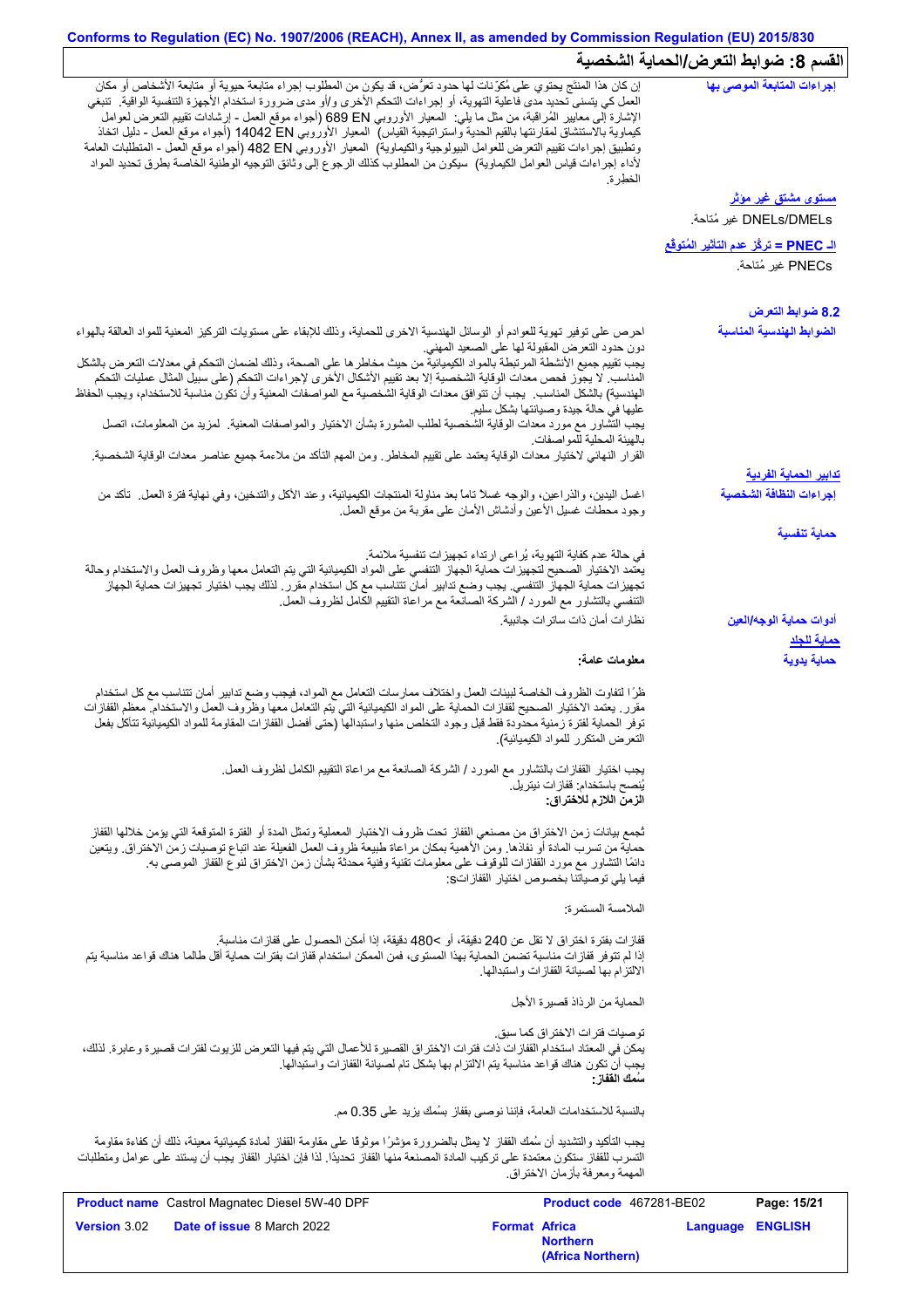| القسم 8: ضوابط التعرض/الحماية الشخصية |                                                                                                                                                                                                                                                                                                                                                                                                                                                                                                                                                                                                                                              |
|---------------------------------------|----------------------------------------------------------------------------------------------------------------------------------------------------------------------------------------------------------------------------------------------------------------------------------------------------------------------------------------------------------------------------------------------------------------------------------------------------------------------------------------------------------------------------------------------------------------------------------------------------------------------------------------------|
|                                       | كذلك قد يتنوع سُمك القفاز بناء على مُصنع القفاز، ونوع القفاز وموديل القفاز ٍ لذا، يجب أخذ بيانات المصنع الفنية بالحسبان وذلك<br>لضمان القفاز الأكثر مناسبة للمهمة                                                                                                                                                                                                                                                                                                                                                                                                                                                                            |
|                                       | ملاحظة: اعتمادًا على نوع النشاط قيد الممارسة، فإن القفازات ذات السُمك المختلف قد تكون مطلوبة لمهام مُحددة. على سبيل المثال:                                                                                                                                                                                                                                                                                                                                                                                                                                                                                                                  |
|                                       | • قد يتطلب الأمر القفازات الرقيقة (بسُمك يبلغ 0.1 مم أو أقل) متى تطلب الأمر درجة من المهارة اليدوية والبراعة. ومع ذلك، فإن مثل<br>هذه القفازات ينتظر منها أن توفر الحماية لفترة قصيرة، وعادة ما تكون للاستخدام مرة واحدة ثم يجري                                                                                                                                                                                                                                                                                                                                                                                                             |
|                                       | • قد تبرز الحاجة لقفازات أكثر سُمكًا (حتى 3 مم أو أكثر ) في حالة المخاطر الميكانيكية (وكذلك الكيميائية)؛ أي متى كان هناك احتمال<br>للتآكل أو القشط أو الثقب.                                                                                                                                                                                                                                                                                                                                                                                                                                                                                 |
| الجلد والجسم                          | استخدام الملابس الواقية يعتبر من الممارسات الجيدة في المجال الصناعي.<br>يجب انتقاء التجهيزات الشخصية الواقية للجسم بما يتفق والمهمة التي يجري القيام بها والمخاطر التي تنطوي عليها، كما يجب أن<br>يعتمدها أحد المختصبين قبل التعامل مع هذا المنتج<br>بدلات العمل المصنوعة من القطن أو البوليستر/القطن توفر الحماية فقط من التلوث السطحي الخفيف الذي لا يصل إلى الجلد <sub>.</sub> ويجب<br>غسل بدلات العمل بصفة منتظمة ٍ عندما تزداد خطورة تعرض الجلد للمواد (على سبيل المثال عند تنظيف المواد المنسكبة أو في حالة<br>وجود خطورة من تناثر الرذاذ)، فيجب ارتداء إزارات مقاومة للمواد الكيميائية و/أو أحذية وسترات غير منفذة للمواد الكيميائية. |
| يتعين مراجعة المعايير:                | حماية تنفسية: 529 EN<br>قفاز ات: 374 EN .420 EN<br>حماية للعين: 166 EN<br>الترشيح نصف الوجهي: 149 EN<br>الترشيح نصف الوجهي ذي الصمام: 405 EN<br>قناع نصفي: 140 EN مرشح إضافي<br>قناع وجهي كامل: 136 EN مرشح إضافي<br>مر شحات الجز ئيات: 143 EN<br>مر شحات الغاز / المشتر كة: 14387 EN                                                                                                                                                                                                                                                                                                                                                        |
| ضوابط التعرض البيني                   | ننصح بفحص الإنبعاثات الصادرة من أجهزة العمل والتهوية، للتأكد من استيفائها لمتطلبات قانون حماية البيئة في بعض الحالات، قد<br>يكون من الضروري استخدام أجهزة غسل الدُّخان، أو المُرشِّحات أو إجراء تعديلاتٍ هندسية للمُعِدَّات، كي يتسنى تقليل الانبعاثات إلى<br>مستويات مقبولة.                                                                                                                                                                                                                                                                                                                                                                |

# ا<mark>لقسم 9: الخصائص الفیزیائیة والكیمیائیة</mark>

| سائل.                                                                                                                                        |
|----------------------------------------------------------------------------------------------------------------------------------------------|
| كهر مان. [فاتح]                                                                                                                              |
| غير متوفرة.                                                                                                                                  |
| غير متوفرة.                                                                                                                                  |
| غير قابل للتطبيق.                                                                                                                            |
| غير متوفرة.                                                                                                                                  |
| غير متوفرة.                                                                                                                                  |
| $-42 °C$                                                                                                                                     |
| كأس مغلق: 203°C (397.4 ف) [جهاز بنسكي-مارتينز]                                                                                               |
| غير متوفرة                                                                                                                                   |
| غير متوفرة.                                                                                                                                  |
| غير متوفرة.                                                                                                                                  |
| غير متوفرة.                                                                                                                                  |
| غير متوفرة.                                                                                                                                  |
| غير متوفرة.                                                                                                                                  |
| <1000 كجم/m3 (2°15) m3 عند 15°C                                                                                                              |
| غير ذؤوب في الماء.                                                                                                                           |
| غير قابل للتطبيق.                                                                                                                            |
| غير متوفرة.                                                                                                                                  |
| غير متوفرة.                                                                                                                                  |
| كينماتي: 5.5 S <sup>2</sup> mm) /S/ (75.5 سنتي ستوك) عند 40°C<br>كينماتي: 12.8 إلى 81 S <sup>2</sup> mm(8) (12.8 إلى 16 سنتي ستوك) عند 100°C |
| غير متوفرة.                                                                                                                                  |
| غير متوفرة.                                                                                                                                  |
|                                                                                                                                              |

| <b>Product name</b> Castrol Magnatec Diesel 5W-40 DPF |                                   |                      | <b>Product code</b> 467281-BE02      |                  | Page: 16/21 |
|-------------------------------------------------------|-----------------------------------|----------------------|--------------------------------------|------------------|-------------|
| <b>Version 3.02</b>                                   | <b>Date of issue 8 March 2022</b> | <b>Format Africa</b> | <b>Northern</b><br>(Africa Northern) | Language ENGLISH |             |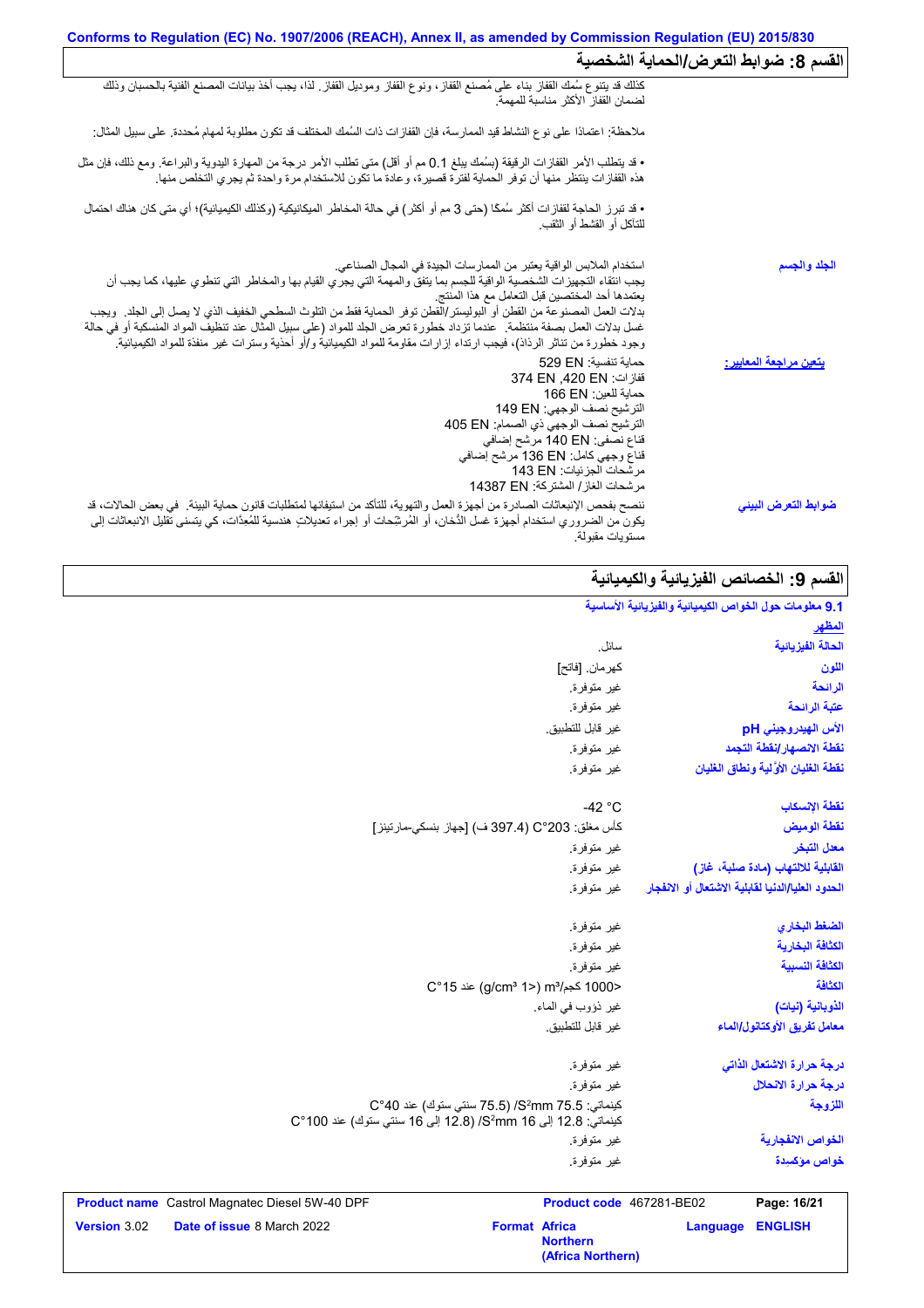### **9.2 المعلومات الأخرى**

لیس ھناك مزید من المعلومات.

| القسم 10: الثبات الكيميائي والقابلية للتفاعل |  |  |  |
|----------------------------------------------|--|--|--|
|----------------------------------------------|--|--|--|

| 10.1 التفاعلية                | لا تتاح بيانات اختبار أخرى معينة لهذا المنتج.  ارجع إلى الظروف التي يجب تجنبها والمواد غير المتوافقة لمزيد من المعلومات. |
|-------------------------------|--------------------------------------------------------------------------------------------------------------------------|
| 10.2 الثبات الكيميائي         | المُنتَج ثابت                                                                                                            |
| 10.3 إمكانية التفاعلات الخطرة | لن تحدث تفاعلات خطرة في ظروف التخزين والاستخدام العادية.<br>لن تحدث بلمرة خطرة في ظروف التخزين والاستخدام العادية.       |
| 10.4 الظروف التي ينبغي تجنبها | يجب تجنب جميع مصادر الاشتعال الممكنة (شرر أو لهب).                                                                       |
| 10.5 المواد غير المتوافقة     | نتفاعل أو غير متطابقة مع المواد النالية: مواد مؤكسدة.                                                                    |
| 10.6 نواتج الانحلال الخطرة    | في ظروف التخزين والاستخدام العادية، من غير المنتظر أن تتولَّد نواتج تحلَّل خطِرة.                                        |

# القسم **11:** المعلومات السمومية

| 11.1 معلومات حول الآثار السمية |
|--------------------------------|
|--------------------------------|

|                      |                     |                    |                                            |                                        | <u>تقديرات السمية الحادة</u>                    |
|----------------------|---------------------|--------------------|--------------------------------------------|----------------------------------------|-------------------------------------------------|
| اسم المُكوّن/المنتَج | بالفم (مج ا<br>كجم) | جلدي (مج '<br>كجم) | الاستنشاق<br>(الغازات) (جزء<br>من المليون) | الاستنشاق<br>. (الأبخرة) (مج '<br>لتر) | الاستنشاق<br>(الأغبرة<br>والضباب) (مج<br>ا لتر) |
| maleic anhydride     | 500                 | N/A                | N/A                                        | N/A                                    | N/A                                             |

سُبُل الدخول المُرتقَبَة: جلدي, استنشاق. **معلومات عن سُبُل التعرض المرجحة**

| <u>آثار صحبة حادة كا</u> منة                        |          |                                                                                       |                                                                                                                                                                                                                                                                                                                                                             |
|-----------------------------------------------------|----------|---------------------------------------------------------------------------------------|-------------------------------------------------------------------------------------------------------------------------------------------------------------------------------------------------------------------------------------------------------------------------------------------------------------------------------------------------------------|
| استنشاق                                             |          |                                                                                       | التعرض لمنتوجات التحلل قد يشكل خطورة صحية . قد تتأجل بعض التأثير ات الخطيرة عقب التعرض.                                                                                                                                                                                                                                                                     |
| الابتلاع                                            |          | لا توجد تأثيرات شديدة أو مخاطر حرجة معروفة.                                           |                                                                                                                                                                                                                                                                                                                                                             |
| ملامسة الجلد                                        |          | يزيل دهون الجلد. قد تسبب جفاف الجلد وتهيُّجه.                                         |                                                                                                                                                                                                                                                                                                                                                             |
| ملامسة العين                                        |          | لا توجد تأثيرات شديدة أو مخاطر حرجة معروفة.                                           |                                                                                                                                                                                                                                                                                                                                                             |
| أعراض متعلقة بالخواص السمية والكيميانية والفيزيانية |          |                                                                                       |                                                                                                                                                                                                                                                                                                                                                             |
| استنشاق                                             |          | ليست هناك بيانات معينة.                                                               |                                                                                                                                                                                                                                                                                                                                                             |
| الابتلاع                                            |          | ليست هناك بيانات معينة                                                                |                                                                                                                                                                                                                                                                                                                                                             |
| ملامسة الجلد                                        |          | الأعراض الضائرة قد تشمل ما يلي:                                                       |                                                                                                                                                                                                                                                                                                                                                             |
|                                                     |          | تهيج<br>الجفاف                                                                        |                                                                                                                                                                                                                                                                                                                                                             |
|                                                     |          | التشقق                                                                                |                                                                                                                                                                                                                                                                                                                                                             |
| ملامسة العبن                                        |          | ليست هناك بيانات معينة.                                                               |                                                                                                                                                                                                                                                                                                                                                             |
|                                                     |          | التأثيرات المتأخرة والفورية وكذلك التأثيرات المزمنة نتبجة للتعرض القصير والطويل الأمد |                                                                                                                                                                                                                                                                                                                                                             |
| استنشاق                                             |          |                                                                                       | النعرض الزائد لاستنشاق الجزيئات المتطايرة في الهواء أو الإيروسولات قد يتسبب في تهيج الجهاز التنفسي.                                                                                                                                                                                                                                                         |
| الابتلاع                                            |          | ابتلاع كميات كبيرة يمكن أن يؤدي إلى الغثيان والإسهال.                                 |                                                                                                                                                                                                                                                                                                                                                             |
| ملامسة الجلد                                        |          |                                                                                       | الملامسة بشكل متكرر أو لفترات طويلة يمكن أن تتسبب في إزالة الدهون من الجلد وتتسبب في تهيجات وتشققات و/أو التهابات جلدية.                                                                                                                                                                                                                                    |
| ملامسة العين                                        |          |                                                                                       | هناك خطورة محتملة من حدوث لسعة عابرة أو احمرار عابر في حالة حدوث ملامسة العين بشكل عرضي.                                                                                                                                                                                                                                                                    |
| <u>آثار صحية مزمنة كام</u> نة                       |          |                                                                                       |                                                                                                                                                                                                                                                                                                                                                             |
| عامة                                                |          | ز بوت المحر كات المستعملة                                                             | نواتج الاحتراق التي تنتج من تشغيل محركات الاحتراق الداخلي تلوث زيت المحرك أثناء الاستخدام. وقد يحتوي زيت المحرك<br>المستعمل على مكونات خطيرة من الممكن ان تتسبب في سرطان الجلد.  لذلك يجب تجنب ملامسة جميع أنواع وماركات زيوت<br>المحركات المستعملة بشكل متكرر أو لفترات طويلة، ويجب الالتزام بالمواصفات القياسية العالية للنظافة الصحية على مستوى الأفراد. |
| السرطنة                                             |          | لا توجد تأثيرات شديدة أو مخاطر حرجة معروفة.                                           |                                                                                                                                                                                                                                                                                                                                                             |
| التأثير على الجينات                                 |          | لا توجد تأثيرات شديدة أو مخاطر حرجة معروفة.                                           |                                                                                                                                                                                                                                                                                                                                                             |
| التأثيرات النمائية                                  |          | لا توجد تأثيرات شديدة أو مخاطر حرجة معروفة.                                           |                                                                                                                                                                                                                                                                                                                                                             |
| التأثيرات الخصوبية                                  |          | لا توجد تأثير ات شديدة أو مخاطر  حر جة معر و فة ِ                                     |                                                                                                                                                                                                                                                                                                                                                             |
| Page: 17/21                                         |          | Product code 467281-BE02                                                              | <b>Product name</b> Castrol Magnatec Diesel 5W-40 DPF                                                                                                                                                                                                                                                                                                       |
| <b>ENGLISH</b>                                      | Language | <b>Format Africa</b><br><b>Northern</b><br>(Africa Northern)                          | Date of issue 8 March 2022                                                                                                                                                                                                                                                                                                                                  |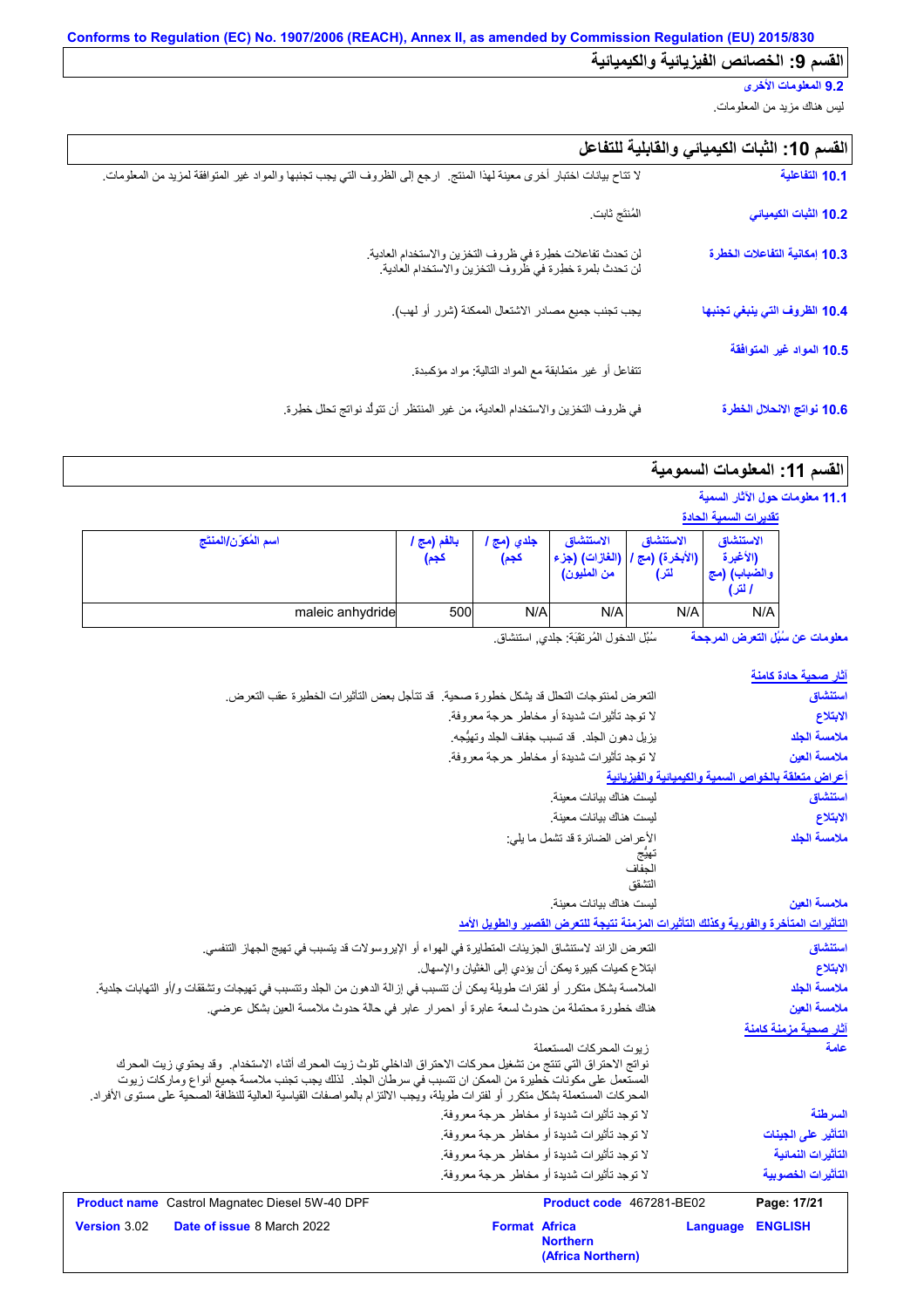| القسم 12: المعلومات الإيكولوجية                                            |                                                                                                                                                                                                                                                                                                                                                                                     |
|----------------------------------------------------------------------------|-------------------------------------------------------------------------------------------------------------------------------------------------------------------------------------------------------------------------------------------------------------------------------------------------------------------------------------------------------------------------------------|
| 12.1 السعية                                                                |                                                                                                                                                                                                                                                                                                                                                                                     |
| الأخطار البينية                                                            | غير مُصنَّفة كمادة خطِرة                                                                                                                                                                                                                                                                                                                                                            |
|                                                                            | بناءً على البيانات المتاحة لهذه المادة أو المواد المعنية.                                                                                                                                                                                                                                                                                                                           |
| 12.2 الثبات والتحلل                                                        |                                                                                                                                                                                                                                                                                                                                                                                     |
| قابلية جزئية على التحلل الحيوي.                                            |                                                                                                                                                                                                                                                                                                                                                                                     |
| 12.3 القدرة على التراكم الأحياني                                           |                                                                                                                                                                                                                                                                                                                                                                                     |
| لايُتوقع أن يتر اكم هذا المنتَج حيوياً في البيئة من خلال السلاسل الغذائية. |                                                                                                                                                                                                                                                                                                                                                                                     |
| 12.4 القابلية على التحرك عبر التربة                                        |                                                                                                                                                                                                                                                                                                                                                                                     |
| مُعامل تقاسم التربة/الماء (Koc)                                            | غير متوفرة.                                                                                                                                                                                                                                                                                                                                                                         |
| التحركية                                                                   | المواد المنسكبة يمكن أن نتوغل في التربة ونتسبب في تلوث المياه الجوفية.                                                                                                                                                                                                                                                                                                              |
|                                                                            | 12.5 نتائج مأخوذة من تقييم الـ PBT (البقاء والسمية والتراكم البيولوجي) والـ vPvB (البقاء الشديد والتراكم البيولوجي الشديد)<br>المنتج لا يُلبي معايير ثبات المواد والتراكمية الأحيائية والسمية PBT أو معايير شدة الثنراكمية الأحيائية وفق لائحة المجلس الأوروبي رقم 1907/2006، الملحق XIII.<br>This mixture does not contain any substances that are assessed to be a PBT or a vPvB. |
| 12.6 التأثيرات الضارة الأخرى                                               |                                                                                                                                                                                                                                                                                                                                                                                     |
| معلومات بينية أخرى                                                         | قد تتسبب السوائل المنسكبة في تكوين طبقة على أسطح الماء، وقد تتسبب في ضرر ٍ مادي للكائنات الحية. وقد يتم إعاقة نقل الإكسجين<br>أيضًا.                                                                                                                                                                                                                                                |
|                                                                            | القسم 13: الاعتبارات المتعلقة بتصريف المواد والتخلص منها                                                                                                                                                                                                                                                                                                                            |
| 13.1 طرق مُعالجة النفاية                                                   |                                                                                                                                                                                                                                                                                                                                                                                     |
| لمُنتَج                                                                    |                                                                                                                                                                                                                                                                                                                                                                                     |

نعم. إذا أمكن، قم بتحضیر المنتج لإعادة تدویره. یجب أن یتم التخلص من المواد بمعرفة شخص معتمد / جھة معتمدة للتخلص من النفایات وفقًا للقواعد المحلیة. **طرق التخلص السلیم من النفایة**

#### **قائمة النفایات الأوروبیة (EWC( نفایة خطِرة**

| تعبين النفاية                                            | كود النفاية |
|----------------------------------------------------------|-------------|
| زيوت معدنية الأساس غير مُكلورة للتزليق وللمحركات والتروس | 13 02 05*   |

**التغلیف** ومع ذلك فإن الخروج عن الاستخدام المعد والمقصود بدایة و/أو وجود أي مواد ملوثة محتملة قد یتطلب من المستخدم النھائي وضع وتعیین كود بدیل للتخلص من النفایات.

إذا أمكن، قم بتحضیر المنتج لإعادة تدویره. یجب أن یتم التخلص من المواد بمعرفة شخص معتمد / جھة معتمدة للتخلص من النفایات وفقًا للقواعد المحلیة. لابد أن يجري التخلص من هذا المنتج وحاويته بطريقة آمنة. قد تظل بعض رواسب المنتج عالقة بالحاويات الفارغة أو قُمصانها. تجنب تناثر المادة المنسكبة وجریانھا السطحي ووصولھا إلى التربة و المجاري المائیة والبالوعات ومجاري الصرف. اللجنة EU/2014/955 .<br>التوجیه EC/2008/98 **طرق التخلص السلیم من النفایة الاحتیاطات الخاصة المراجع**

| القسم 14: المعلومات المتعلقة بالنقل           |                                                         |                      |                                   |                     |
|-----------------------------------------------|---------------------------------------------------------|----------------------|-----------------------------------|---------------------|
|                                               | <b>ADR/RID</b>                                          | <b>ADN</b>           | <b>IMDG</b>                       | <b>IATA</b>         |
| 14.1 رقم الأمم المتحدة                        | غير مقننة.                                              | غير مقننة.           | غير مقننة.                        | غير مقننة.          |
| 14.2 اسم الشحن الصحيح<br>الخاص بالأمم المتحدة |                                                         |                      |                                   |                     |
| 14.3 فَنَةَ/فَنات مخاطر<br>النقل              |                                                         |                      |                                   |                     |
| 14.4 مجموعة التعبنة                           |                                                         |                      |                                   |                     |
| Page: 18/21                                   | Product code 467281-BE02                                |                      | Castrol Magnatec Diesel 5W-40 DPF | <b>Product name</b> |
| <b>ENGLISH</b>                                | <b>Language</b><br><b>Northern</b><br>(Africa Northern) | <b>Format Africa</b> | Date of issue 8 March 2022        | Version 3.02        |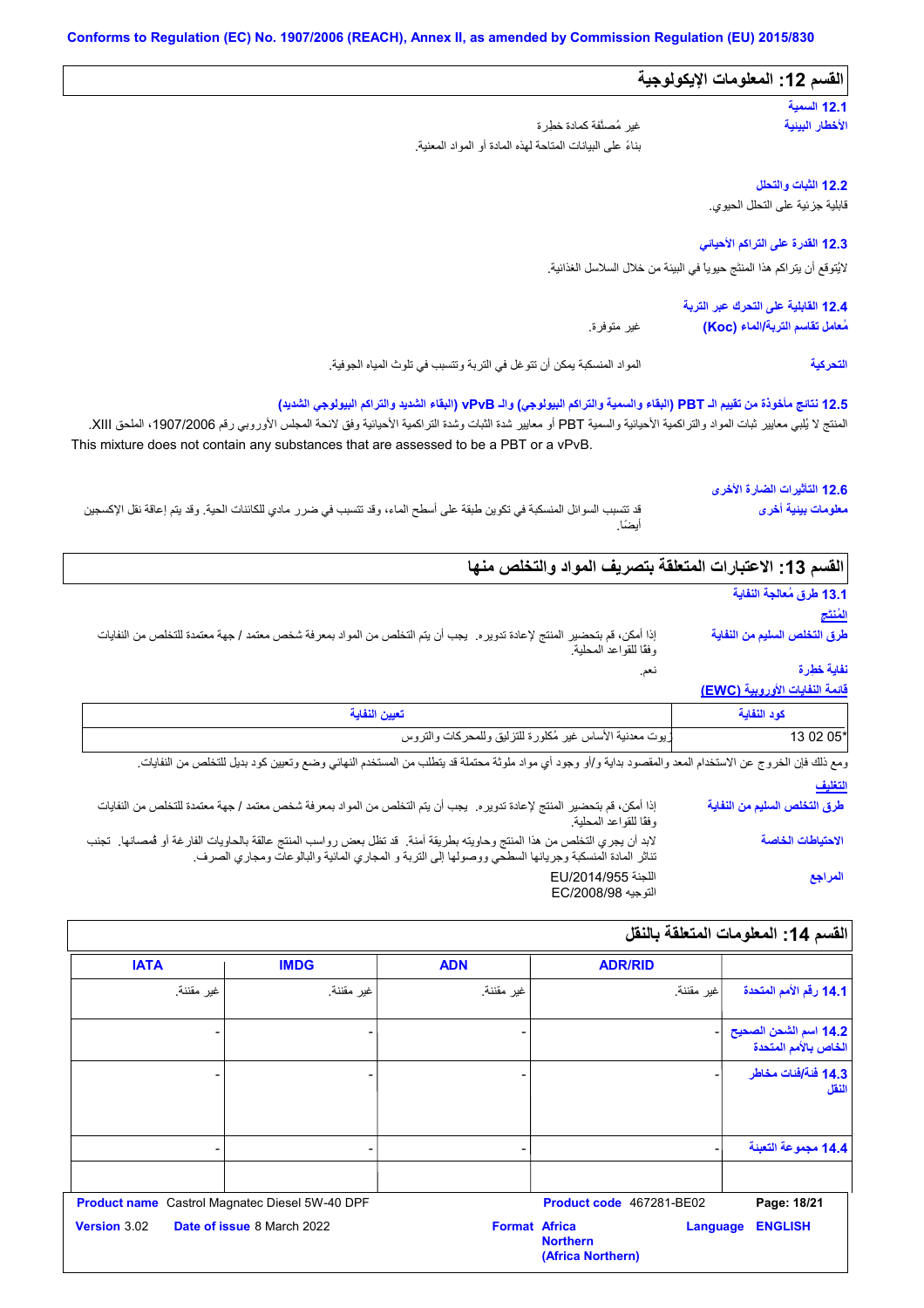**Conforms to Regulation (EC) No. 1907/2006 (REACH), Annex II, as amended by Commission Regulation (EU) 2015/830 القسم :14 المعلومات المتعلقة بالنقل** لا. - لا. - لا. - لا. - **14.5 الأخطار البیئیة معلومات إضافیة**

**14.6 احتیاطات خاصة للمُستخدم**

غیر متوفرة.

غیر متوفرة. **14.7 النقل سائباً بحسب اتفاقیات المنظمة البحریة الدولیة (IMO(**

# القسم 15: المعلومات التنظيمية

| 15.1 تشريع/لوائح السلامة والصحة والبيئة الخاصة بالمادة أو الخليط             |                                                                                                              |
|------------------------------------------------------------------------------|--------------------------------------------------------------------------------------------------------------|
|                                                                              | تنظيم (المجلس الأوروبي) رقم 1907/2006 (تسجيل الكيماويات وتقييمها وترخيصها REACH)                             |
| المُلحق الرابع عشر؛ قائمة المواد الخاضعة للترخيص                             |                                                                                                              |
| المُلحق الرابع عشر                                                           |                                                                                                              |
| لم يُدر ج أيٌّ من المكونات.                                                  |                                                                                                              |
| <u>مواد مُقلقة للغاية</u>                                                    |                                                                                                              |
| لم يُدر ج أيٌّ من المكونات.                                                  |                                                                                                              |
| <mark>لوائح أخرى</mark>                                                      |                                                                                                              |
| الوضع وفق REACH (النظام<br>المنعلق بتسجيل وتقييم وترخيص<br>المواد الكيماوية) | تقوم الشركة، كما هو موضح في القسم 1، ببيع هذا المنتَج في الاتحاد الأوروبي وفقًا لمتطلبات هيئة REACH الحالية. |
| فَانمة الولايات المتحدة (8b TSCA)                                            | جميع المكونات تحمل الصفة "فعالة" أو الصفة "مستثناة".                                                         |
| مخزون أستراليا (AICS)                                                        | كافة المُكوِّ نات مُدرِجة بالقائمة أو مُستثناة منها.                                                         |
| قائمة كندا                                                                   | كافة المُكوِّ نات مُدرجة بالقائمة أو مُستثناة منها.                                                          |
| فَائِمة الصين (IECSC)                                                        | مُكوِّن واحد على الأقل غير مُدرَج.                                                                           |
| فَائِمة الْبِابان (CSCL)                                                     | كافة المُكوِّ نات مُدرِجة بالقائمة أو مُستثناة منها.                                                         |
| فَائمة كوريا (KECI)                                                          | كافة المُكرِّ نات مُدرجة بالقائمة أو مُستثناة منها.                                                          |
| فَائِمة الفَلْبِين (PICCS)                                                   | مُكوّزن واحد على الأقل غير مُدرَ ج.                                                                          |
| مخزون تايوان من المواد الكيميائية<br>(TCSI)                                  | كافة المُكوِّ نات مُدرِ جة بالقائمة أو مُستثناة منها.                                                        |
| مواد مستنفدة للأوزون (EU/1005/2009)                                          |                                                                                                              |
| لم نر د بالقائمة.                                                            |                                                                                                              |
| الموافقة المسبقة عن علم (PIC) (EU/649/2012)                                  |                                                                                                              |
| لم تر د بالقائمة.                                                            |                                                                                                              |
| <u>توجيه سيفيسو</u>                                                          |                                                                                                              |
| هذا المنتج لا يحكمه التوجيه سيفيسو.                                          |                                                                                                              |
| اللوائح الوطنية                                                              |                                                                                                              |
| <u>فرنسا</u>                                                                 |                                                                                                              |
| 15.2 نقييم مأمونية الكيماويات                                                |                                                                                                              |

تم إجراء تقییم سلامة كیمیائیة لواحدة أو أكثر من مواد ھذا المزیج. لم یتم إجراء تقییم سلامة كیمیائیة لھذا المزیج نفسھ.

|                                                                                               |                      |                                                                 |          | القسم 16: المعلومات الأخرى |
|-----------------------------------------------------------------------------------------------|----------------------|-----------------------------------------------------------------|----------|----------------------------|
| الـ ADN = اللوائح الأوروبية الخاصة بالنقل الدولي للبضائع الخطيرة عبر المجاري المائية الداخلية |                      |                                                                 |          | الاختصار ات                |
| الـ ADR = الاتفاقية الأوروبية المتعلقة بنقل البضائع الخطيرة الدولي براً                       |                      |                                                                 |          |                            |
|                                                                                               |                      | ATF = تقدىر  السمية الحادة                                      |          |                            |
|                                                                                               |                      | الـ BCF = مُعامل النركز  الحبو ي                                |          |                            |
|                                                                                               |                      | CAS = خدمة الملخصات الكبمبائبة                                  |          |                            |
| CLP = تنظيم التصنيف والتوسيم والتعبئة [لائحة (EC) رقم 1272/2008]                              |                      |                                                                 |          |                            |
|                                                                                               |                      | الـ CSA = تقبيم السلامة الكيماوية                               |          |                            |
|                                                                                               |                      | الـ CSR = تقرير السلامة الكبماوية                               |          |                            |
|                                                                                               |                      | الـ DMEL = مستوى التأثير  الأدني المُشتَق                       |          |                            |
|                                                                                               |                      | اك DNEL = مستوى عدم التأثير   المُشتق                           |          |                            |
|                                                                                               |                      | EINECS = القائمة الأور وبية للمواد الكيميائية المتوفر ة تجار با |          |                            |
|                                                                                               |                      | ES = سبنار بو التعرض                                            |          |                            |
| <b>Product name</b> Castrol Magnatec Diesel 5W-40 DPF                                         |                      | <b>Product code</b> 467281-BE02                                 |          | Page: 19/21                |
| Version 3.02<br><b>Date of issue 8 March 2022</b>                                             | <b>Format Africa</b> |                                                                 | Language | <b>ENGLISH</b>             |
|                                                                                               |                      | <b>Northern</b>                                                 |          |                            |
|                                                                                               |                      | (Africa Northern)                                               |          |                            |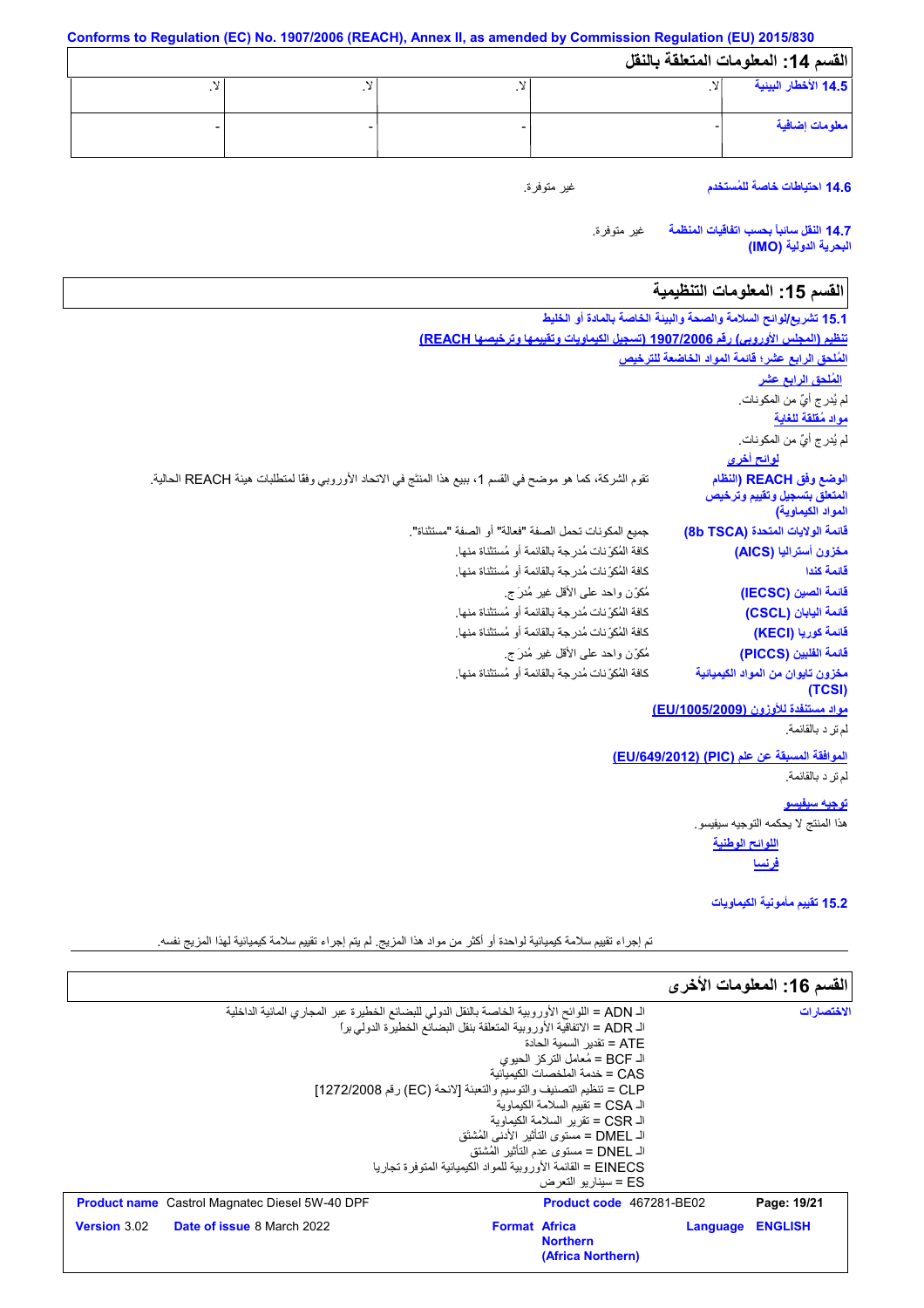|                                                                                                                                                     | القسم 16: المعلومات الأخرى |
|-----------------------------------------------------------------------------------------------------------------------------------------------------|----------------------------|
| بيان EUH = بيان الأخطار الخاصة بتنظيم التصنيف والتوسيم والتعبئة                                                                                     |                            |
| EWC = فهر س النفاية الأور وبية                                                                                                                      |                            |
| GHS = النظام المتوافق عالمياً لتصنيف وتوسيم المواد الكيميائية                                                                                       |                            |
| الـ IATA = رابطة النقل الجوى الدولي                                                                                                                 |                            |
| الــ IBC = حاوية سوائب وسيطة                                                                                                                        |                            |
| الـ IMDG! = البحرية الدولية للبضائع الخطرة                                                                                                          |                            |
| LogPow = لوغاريتم معامل تجزئة الأوكتانول/الماء                                                                                                      |                            |
| الـ MARPOL = المُعاهدة الدولية لمنع التلوث الناجم عن السفن، 1973 المُعدَّلة بموجب بروتوكول 1978. ("ماربول" = التلوث                                 |                            |
| البحر ي)                                                                                                                                            |                            |
| OECD = منظمة النعاون الأقتصادي والننمية                                                                                                             |                            |
| PBT = باقية وسامة ومتر اكمة بيولوجيا                                                                                                                |                            |
| الـ PNEC = تركُّز عدم التأثير المُتوقَّع                                                                                                            |                            |
| REACH = التنظيم المتعلق بتسجيل وتقييم وترخيص المواد الكيماوية [نظام (المفوضية الأوروبية) رقم 1907/2006]                                             |                            |
| RID = التنظيمات الدولية لحمل البضائع الخطرة عبر السكك الحديدية                                                                                      |                            |
| RRN = رقم التسجيل في التنظيم المتعلق بتسجيل وتقييم وترخيص المواد الكيماوية (REACH)                                                                  |                            |
| SADT = در جة حر ار ة التحلل المتسار ع ذاتيًّا                                                                                                       |                            |
| SVHC = مو اد مثير ة لقلق شديد                                                                                                                       |                            |
| STOT-RE = السمية الموجهة إلى عضو مستهدف- عند تكر ار التعرض                                                                                          |                            |
| STOT-SE = السمية الموجهة إلى عضو مستهدف - عند التعرض لمرة واحدة                                                                                     |                            |
| TWA = المتوسط الزمني المرجح                                                                                                                         |                            |
| UN = الأمم المتحدة                                                                                                                                  |                            |
| UVCB = مادة هيئرُ وكَرْ بُونية مركبة                                                                                                                |                            |
| الـ VOC = مُركب عضوى مُتطاير                                                                                                                        |                            |
| vPvB = شديد البقاء وشديد التراكم البيولوجي<br>متنوع = قد يحتوي على واحد أو أكثر من المكونات التالية 4-88-64741 / RN 741-88-23 RRN 764741 / 64741-89 |                            |
| /64741-96-3 01-2119487081-40 RRN / 64741-95-3 01-2119487067-30 RRN                                                                                  |                            |
| / 64742-44-5 .01-2119488707-21 RRN / 64742-01-4 .01-2119483621-38 RRN                                                                               |                            |
| / 64742-53-6 .01-2119467170-45 RRN / 64742-52-5 .64742-45-6 .01-2119985177-24 RRN                                                                   |                            |
| / 64742-55-8, 01-2119484627-25 RRN / 64742-54-7, 01-2119480375-34 RRN                                                                               |                            |
| / 64742-57-0.01-2119480132-48 RRN / 64742-56-9.01-2119487077-29 RRN                                                                                 |                            |
| .64742-63-82878287-22 RRN / 64742-62-7 .64742-58-1 01-2119489287-22 RRN                                                                             |                            |
| / 72623-85-9.01-2119487080-42 RRN / 64742-70-7 ,01-2119471299-27 RRN / 64742-65-0                                                                   |                            |
| / 72623-87-1.01-2119474878-16 RRN / 72623-86-0.01-2119555262-43 RRN                                                                                 |                            |
| 01-2119474889-13 RRN                                                                                                                                |                            |
|                                                                                                                                                     |                            |

**الإجراء المُستخدم لاشتقاق التصنیف بحسب تنظیم (المفوضیة الأوروبیة) رقم 1272/2008 [النظام المتوائم عالمیاً (GHS(/التصنیف والوسم والتعبئة (CLP[(**

|                                     | التصنيف                                                           | التبرير           |  |
|-------------------------------------|-------------------------------------------------------------------|-------------------|--|
| غير مُصنَّفة.                       |                                                                   |                   |  |
| نص ببانات الأخطار المُختصر ة كاملاً | ضار عند الابتلاع.                                                 | H302              |  |
|                                     | قد يكون مميناً إذا ابتلع ودخل المسالك الهوائية.                   | H <sub>304</sub>  |  |
|                                     | يسبب حروقا جلدية شديدة وتلفا للعين                                | H <sub>3</sub> 14 |  |
|                                     | قد يسبب تفاعلاً للحساسية في الجلد.                                | H317              |  |
|                                     | بسبب تلفا شدبدا للعبن                                             | H318              |  |
|                                     | قد يسبب أعراض حساسية أو ربو أو صعوبات في التنفس في حالة استنشاقه. | H334              |  |
|                                     | يسبب تلفاً للأعضاء من خلال التعرض الممتد أو المتكرر .             | H372              |  |
|                                     | قد يسبب للحياة المائية تأثيرات ضارة طويلة الأمد.                  | H413              |  |
|                                     | آكال للمسالك التنفسبة                                             | <b>EUH071</b>     |  |
| نص التصنيفات كاملأ [التصنيف والوسم  | سمبة حادة - الفئة 4                                               | Acute Tox. 4      |  |
| والتعبنة (CLP)/ النظام المتوائم     | الخطورة البيئية المائية (طويلة الأمد) - الفئة 4                   | Aquatic Chronic 4 |  |
| عالمياً (GHS)]                      | خطر السمبة بالشفط - الفئة 1                                       | Asp. Tox. 1       |  |
|                                     | تلف العين الشديد/تهيّج العين - الفئة 1                            | Eye Dam. 1        |  |
|                                     | التحسس التنفسي - الفئة 1                                          | Resp. Sens. 1     |  |
|                                     | تأكل/تهيج الجلد - الفئة 1 باء                                     | Skin Corr. 1B     |  |
|                                     | التحسس الجلدي - الفئة 1 ألف                                       | Skin Sens, 1A     |  |
|                                     | السمية الشاملة لأعضاء مستهدفة محددة (التعرض المتكرر) - الفئة 1    | STOT RE 1         |  |
| <u>السيرة</u>                       |                                                                   |                   |  |
| تاريخ الإصدار / تاريخ المراجعة      | 08/03/2022.                                                       |                   |  |
| تاريخ الإصدار السابق                |                                                                   |                   |  |
| من إعداد                            | <b>Product Stewardship</b>                                        |                   |  |
| $\nabla$                            |                                                                   |                   |  |
|                                     |                                                                   |                   |  |

**ملاحظة للقاريء الكریم تشیر إلى معلومات تم تغییرھا مقارنةً بالنسخة التي سبق إصدارھا.**